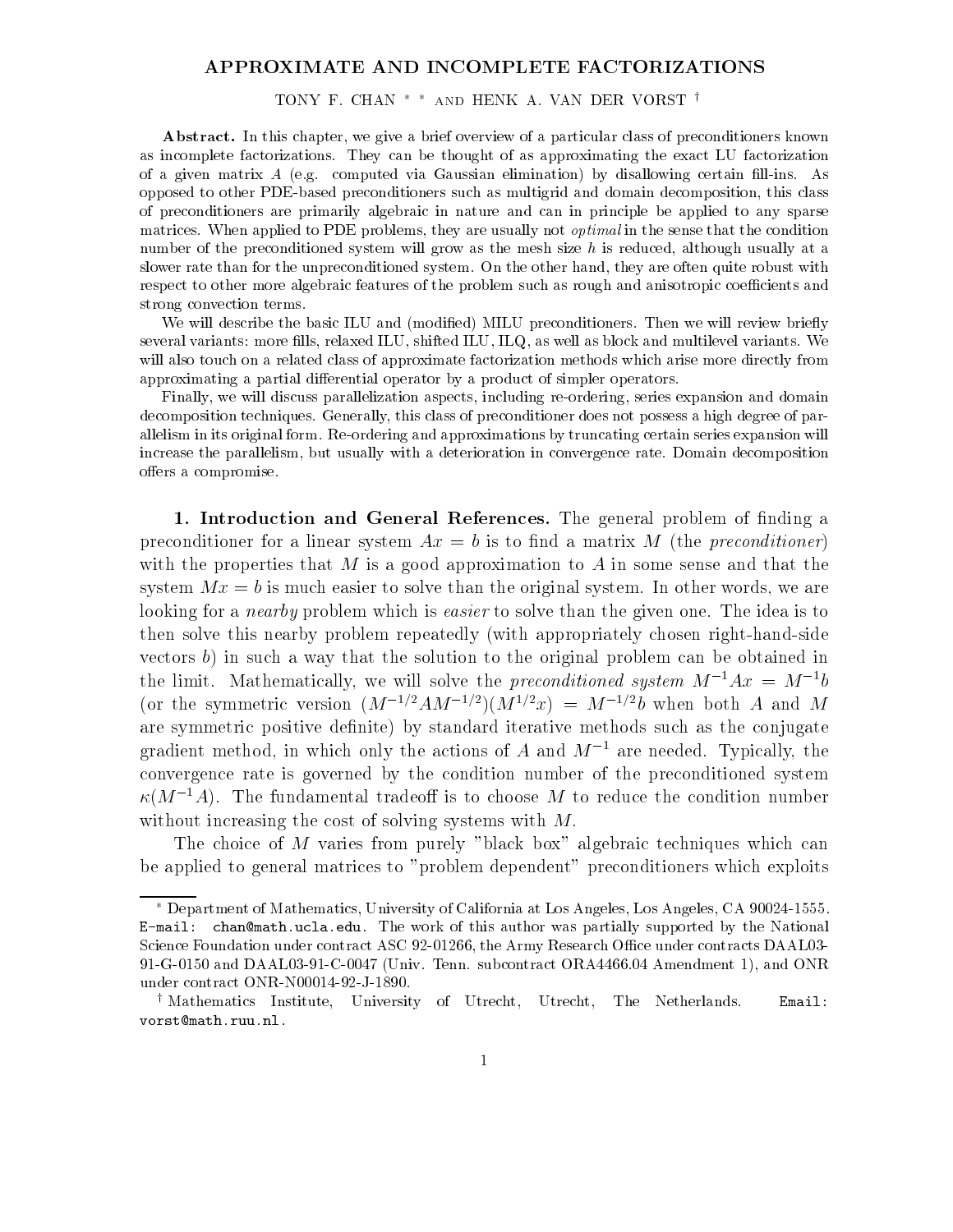special features of a particular problem class. Obviously, the more special features we know and can exploit in a problem, the better we can construct a preconditioner for it. However, there is still a practical need for preconditioning techniques that can be applied to a general matrix. Incomplete factorization preconditioners are among the candidates for this. They can be thought of as modifications of Gaussian Elimination in which certain fill-ins are disallowed in order to ensure that the action of  $M^{-\gamma}$  is inexpensive. These preconditioners can also be viewed asa bridge between direct methods such as Gaussian Elimination and classical relaxation methods such as Jacobi, Gauss-Seidel and SOR.

Before we begin the technical discussions, we shall first give some historical references. The earliest mention of these methods were in the  $1960's$  – Buleev [27] and Oliphant [81, 82]. These authors proposed them as methods for solving discretizations of partial differential equations. The incomplete factorization methods fall in the more general class of matrix splitting techniques considered by Varga [100, 101], who provided a convergence analysis for Stieltjes and M-matrices. Evans [59] was believed to be the first to introduce the term *preconditioning* and he also considered the use of sparse LU factors as preconditioners. Methods of this type were of particular interest to researchers in the field of oil reservoir simulation. In particular, Stone [89] and Dupont-Kendall-Rachford [53] proposed approximate factorizations method for elliptic problems and gave some of the earliest theoretical convergence rate results. Beauwens [20] showed that the method in [53] is actually equivalent to the method of Buleev [27]. Wosnicki [108] applied these methods to solve diffusion equations arising from nuclear reactor simulations. He also introduced very useful matrix notations for the analysis and further developments along this line were made by Beauwens [19]. Axelsson [2] considered these methods as generalized relaxation methods. Meijerink and Van der Vorst [75] considered these methods as incomplete factorizations and they proved the existence of ILU preconditioners for M-matrices. Gustafsson [63] proposed a modified version of the ILU preconditioner with improved spectral properties. Finally, the paper of Kershaw [69] provided convincing numerical experiments to show the effectiveness of these methods.

Besides these historical references, there are several more easily accessible references which provide an introduction to this class of methods. Among these are the following books: Axelsson-Barker [8], Ortega [83], Golub and Van Loan [62], Dongarra, Duff, Sorensen and Van der Vorst [50], Pommerell [85], Barrett et al [16], Hackbusch [65] and Axelsson [7]. The following papers provide brief reviews: Axelsson [3, 4], Beauwens [21] and Il'in [67]. For more recent research, see the collections of papers in [61, 66]. The paper by Demmel, Heath and van der Vorst [43] contains a recent survey of parallel aspects of incomplete factorization methods.

## 2. Point ILU and MILU.

2.1. Point ILU. The basic idea in the point ILU preconditioner is to modify Gaussian elimination to allow fill-ins at only a restricted set of positions in the LU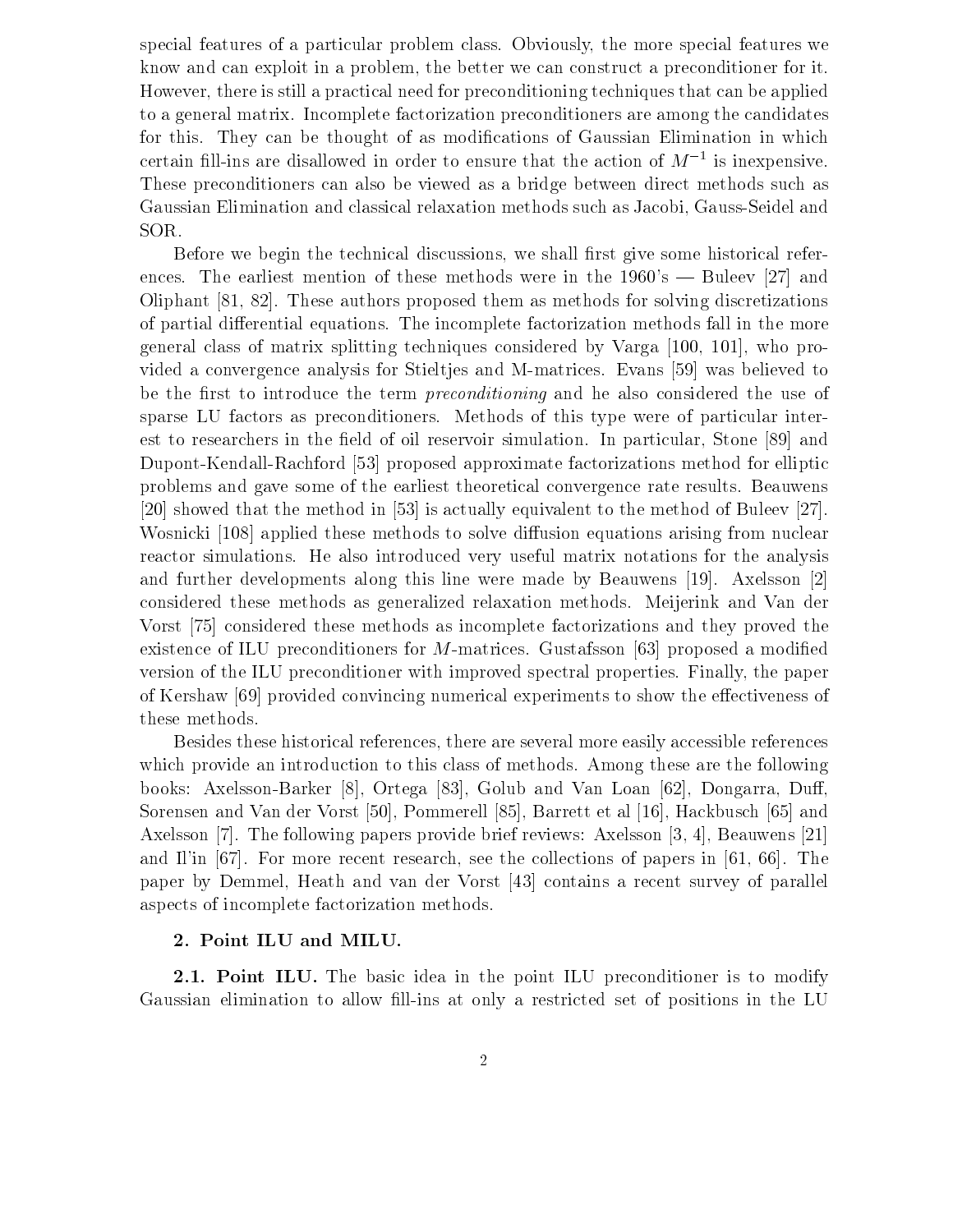**Algorithm ILU** for an *n* by *n* matrix A (following [7]): for  $r := 1$  step 1 until  $n - 1$  do  $d := 1/a_{r,r}$ for  $i := (r + 1)$  step 1 until n do if  $(i, r) \in S$  then  $e := da_{i,r}; a_{i,r} := e;$ for  $j := (r + 1)$  step 1 until n do if  $(i, j) \in S$  and  $(r, j) \in S$  then  $a_{i,j} := a_{i,j} - ea_{r,j}$ end if end  $(j\text{-loop})$ end if end  $(i\text{-loop})$ end  $(r\text{-loop})$ 

Fig. 1. Algorithm ILU for a general matrix A

factors. Let the allowable fill-in positions be given by the index set  $S$ , i.e.

(1)  $l_{i,j} = 0$  if  $j > i$  or  $(i,j) \notin S$ ;  $u_{i,j} = 0$  if  $i > j$  or  $(i,j) \notin S$ .

A commonly used strategy is to define  $S$  by:

(2) 
$$
S = \{(i, j) | a_{i,j} \neq 0\}.
$$

That is, the only non-zeros allowed in the  $LU$  factors are those for which the corresponding entries in A are non-zero. Let the preconditioner  $M$  be defined by the product of the resulting LU factors, i.e.  $M = LU$ . For M to be a good preconditioner, it must be a good approximation to A in some measure. A typical strategy is to require the entries of  $M$  to match those of  $A$  on the set  $S$ :

$$
(3) \t m_{i,j} = a_{i,j} \quad \text{if} \quad (i,j) \in S.
$$

Even though the conditions  $(1)$  and  $(3)$  together are sufficient (for certain classes of matrices) to determine the non-zero entries of  $L$  and  $U$  directly, it is more natural and simpler to compute these entries based on a simple modication of the Gaussian elimination algorithm; see Fig. 2.1. The main difference from the usual Gaussian elimination algorithm is in the inner-most j-loop where an update to  $a_{i,j}$  is computed only if it is allowed by the constraint set S.

After the completion of the algorithm, the incomplete LU factors are stored in the corresponding lower and upper triangular parts of the array  $A$ . It can be shown that the computed LU factors satisfy  $(3)$ . These LU factors can be used in subsequent applications of the preconditioner; there is no need to explicitly form the product  $M =$ LU.<br>**Remark 1:** If all fill-ins are allowed, i.e. if S consists of all possible index pairs,

then the above algorithm is simply the usual Gaussian elimination algorithm.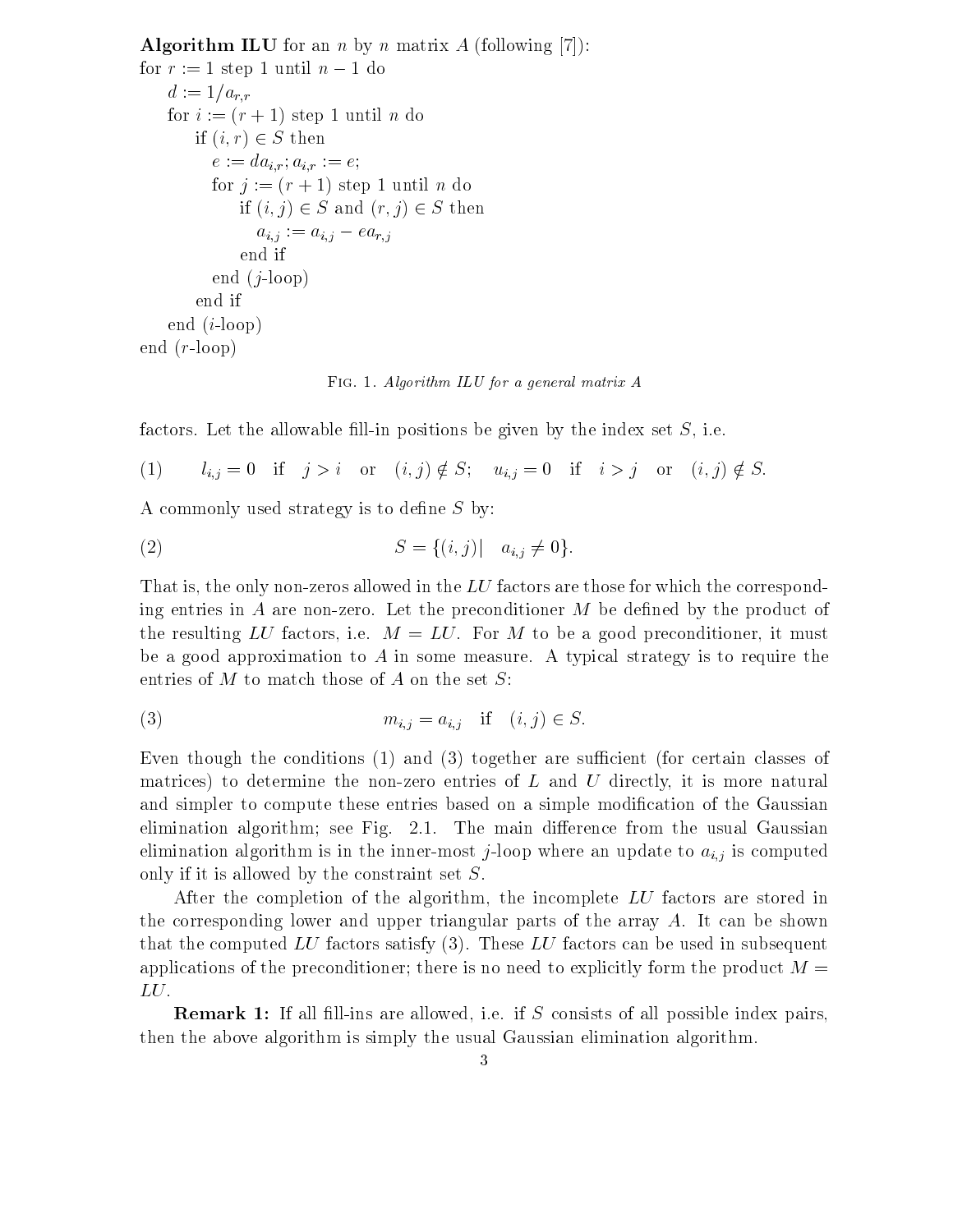**Remark 2:** The incomplete LU factors of A are not the same as those obtained by setting those entries of the full LU factors which do not belong to S. The following example is from p. 211 of Ortega [83]: The Cholesky factor of

$$
A = \left(\begin{array}{rrr} 2 & 1 & 1 \\ 1 & 2 & 0 \\ 1 & 0 & 2 \end{array}\right)
$$

is

(4) 
$$
L = 2^{-1/2} \begin{pmatrix} 2 \\ 1 & 3^{1/2} \\ 1 & -3^{-1/2} & 2^{3/2}3^{-1/2} \end{pmatrix},
$$

whereas the incomplete Cholesky algorithm (the obvious analog of the ILU algorithm given earlier) gives:

$$
L = 2^{-1/2} \left( \begin{array}{cc} 2 & 0 \\ 1 & 3^{1/2} \\ 1 & 0 & 3^{1/2} \end{array} \right)
$$

which is different from setting the  $(3, 2)$  element of  $(4)$  to zero.

2.2. Point MILU. While the ILU preconditioner works quite well for many problems, it does not perform well for some PDE problems. For example, when ILU is applied to elliptic problems, its asymptotic (as the mesh size  $h$  becomes small) convergence rate is no better than that of the unpreconditioned A. This was already observed by Dupont, Kendall and Rachford [53] for elliptic PDEs and they proposed a simple modification which dramatically improves the performance as  $h$  tends to zero. We shall next describe the generalization of this  $modified \, ILU$  (MILU) preconditioner to a general matrix A due to Gustafsson [63].

The basic idea is extremely simple: in the condition (3) for ILU, the condition  $m_{i,i} = a_{i,i}$  is removed and a new row sum condition is added. That is, (3) is replaced by:

(5) 
$$
\sum_{j=1}^{n} m_{i,j} = \sum_{j=1}^{n} a_{i,j} \quad \forall i \text{ and } m_{i,j} = a_{i,j} \text{ if } i \neq j \text{ and } (i,j) \in S.
$$

Again, for certain classes of matrices, the conditions  $(5)$  and  $(1)$  are sufficient to determine the LU factors in MILU directly. However, in practice it is easier to compute these  $LU$  factors by a simple modification of the ILU algorithm: instead of dropping the disallowed fill-ins in the ILU algorithm, these terms are added to the main diagonal of the same row; see Fig. 2.2. Again, it can be shown that the computed  $LU$  factors satisfy (5).

Note only the *j*-loop is different from the ILU algorithm. Again, the  $LU$  factors are stored in the lower and upper triangular parts of the array A respectively.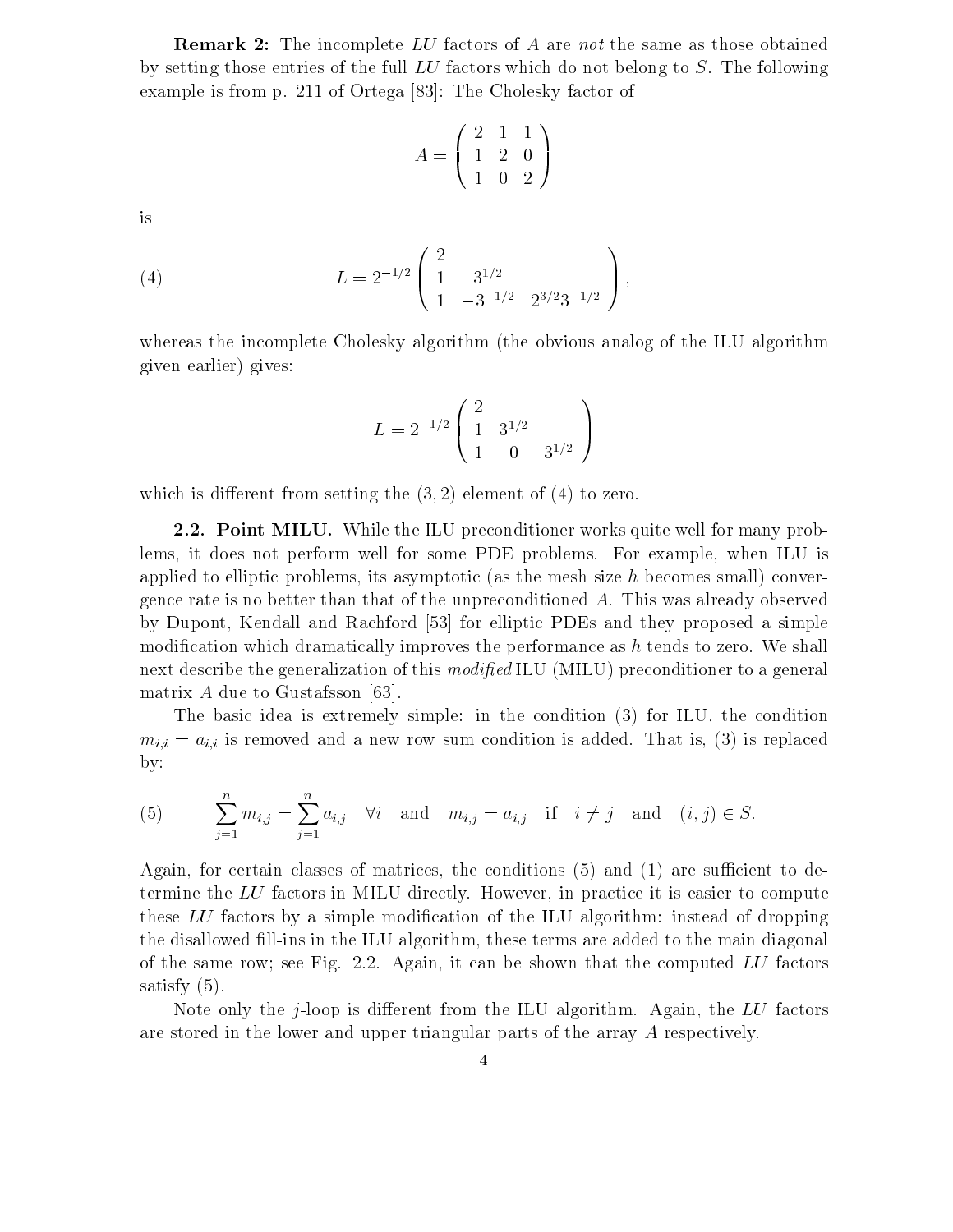```
Algorithm MILU for an n by n matrix Afor r := 1 step 1 until n - 1 do
    d := 1/a_{r,r}for i := (r + 1) step 1 until n do
        if (i, r) \in S then
           e := a_{i,r} d; a_{i,r} := e;for j := (r + 1) step 1 until n do
               if (r, j) \in S then
                  if (i, j) \in S then
                    a_{i,j} := a_{i,j} - ea_{r,j}_{\text{else}}a_{i,i} := a_{i,i} - ea_{r,j}end if
               end if
           end (j\text{-loop})end if
    end (i\text{-loop})end (r-loop)
```
Fig. 2. Algorithm MILU for a general matrix A

2.3. ILU and MILU for Difference Operators. In the last two sections, we have given the ILU and MILU algorithms in a form that can be applied to general matrices. It turns out the algorithms can be simplified quite a bit if the matrix  $A$ correspond to a finite difference operator. We shall show now how to do this, following the derivations given in Dupont, Kendall and Rachford [53].

It is more natural to work with difference stencils instead of the corresponding matrices for this purpose. Thus let A correspond to the following 2D 5-point difference stencil in the usual natural row-ise or column-wise ordering:

$$
A = \left( \begin{array}{ccc} & t_{i,j} & & \\ & | & & \\ c_{i,j} & - & -a_{i,j} & - & -b_{i,j} \\ & | & & | & \\ & & s_{i,j} & \end{array} \right).
$$

The entries in the above stencil are exactly the non-zero elements on the row of the matrix A corresponding to the  $(i, j)$ -th grid point. In what follows, it is more convenient to think of computing an incomplete  $LD^{-1}U$  factorization of A of a special form, where L is lower triangular, D is diagonal and U is upper triangular. Since the LU factors must have a sparsity pattern given by the condition (1), in the natural ordering (or in any ordering where the points corresponding to  $c_{i,j}$  and  $s_{i,j}$  are numbered before those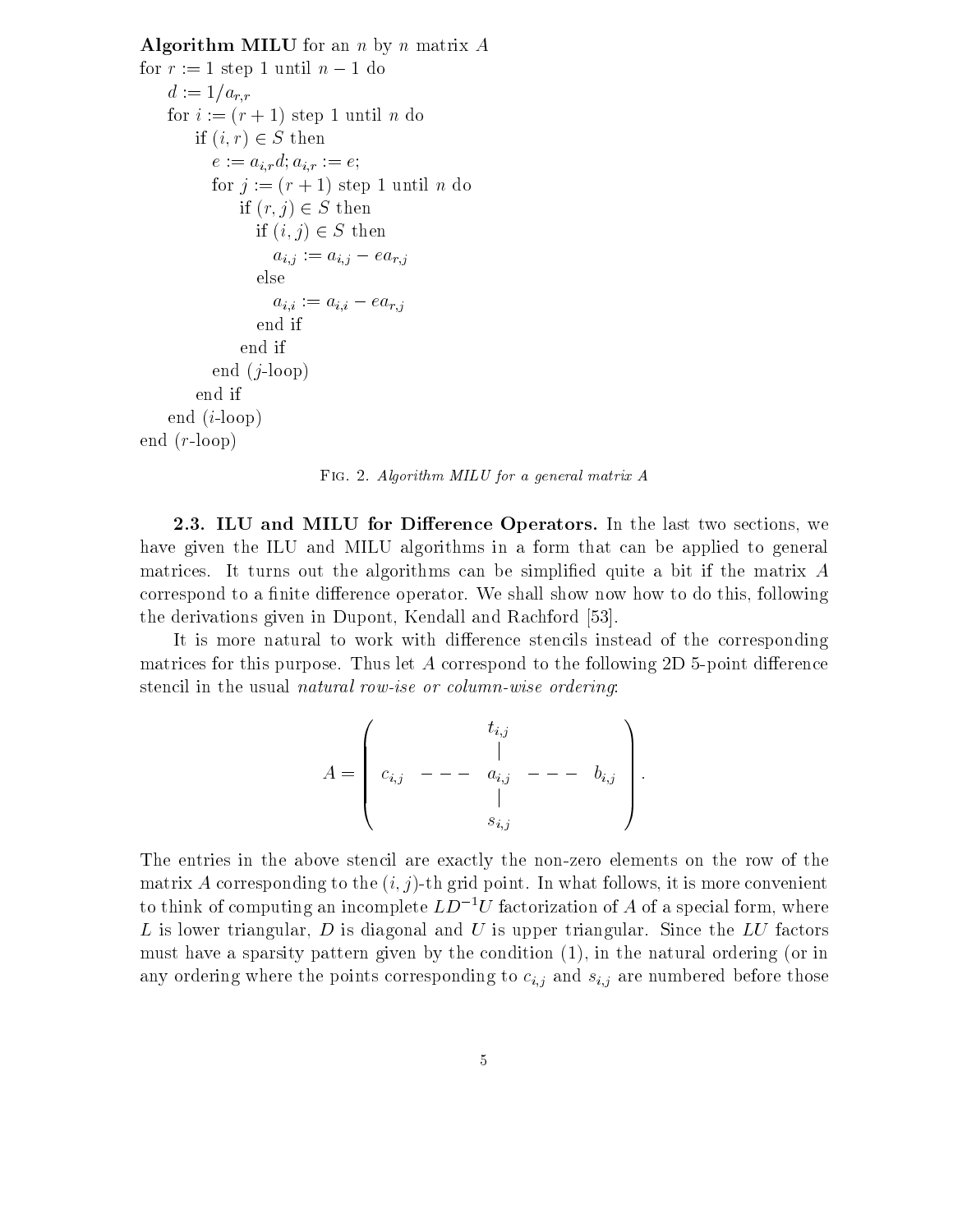corresponding to  $b_{i,j}$  and  $t_{i,j}$ ) they correspond to the following difference stencils:

$$
L = \begin{pmatrix} & & & \\ & f_{i,j} & - - -d_{i,j} & \\ & & | & \\ & & g_{i,j} & \end{pmatrix}, D^{-1} = \begin{pmatrix} & & & \\ & d_{i,j}^{-1} & \\ & & \end{pmatrix}, U = \begin{pmatrix} & p_{i,j} & & \\ & | & & \\ & d_{i,j} & - - -q_{i,j} & \\ & & & \end{pmatrix}.
$$

By multiplying the stencils out (or equivalently by multiplying the corresponding matrices), it can be verified that the product  $M = LD^{-1}U$  corresponds the following stencil (i.e. the non-zero entries in the  $(i, j)$ -th row of M):

$$
\begin{pmatrix}\nf_{i,j}p_{i-1,j}/d_{i-1,j} & - & - & p_{i,j} \\
\mid & \mid & \mid & \mid \\
f_{i,j} & - & -d_{i,j} + f_{i,j}q_{i-1,j}/d_{i-1,j} + g_{i,j}p_{i,j-1}/d_{i,j-1} & - & - & q_{i,j} \\
\mid & \mid & \mid & \mid \\
g_{i,j} & - & -g_{i,j}q_{i,j-1}/d_{i,j-1}\n\end{pmatrix}.
$$

Now for both ILU and MILU, the conditions  $(3)$  and  $(5)$  require the off-diagonal non-zero elements of A to match the corresponding ones in  $M$ . This leads to the following formulas for the following off-diagonal entries of the  $LU$  factors:

$$
f_{i,j} = c_{i,j}, \quad g_{i,j} = s_{i,j}, \quad p_{i,j} = t_{i,j} \quad q_{i,j} = b_{i,j}.
$$

The only thing remaining is to how to determine  $d_{i,j}$  and this is where ILU differs from MILU. For ILU, condition (3) requires that the diagonal entry of A to be equal to the diagonal entry of M. This leads to the following recurrence for  $d_{i,j}$ :

$$
d_{i,j} = a_{i,j} - c_{i,j}b_{i-1,j}/d_{i-1,j} - s_{i,j}t_{i,j-1}/d_{i,j-1}.
$$

Note that if we sweep over the computational grid in any order in which  $i$  and  $j$  are nondecreasing (e.g. in the natural ordering), the values of  $d_{i-1,j}$  and  $d_{i,j-1}$  will have been computed already by the time it comes to update  $d_{i,j}$ .

For MILU, the row sum condition in (5) requires that the sum of all the entries in the stencil of A (which corresponds to the entries in a given row of A) matches the sum of all the entries in M for the corresponding row. After a little algebra, this leads to the following recurrence for  $d_{i,j}$ :

$$
d_{i,j} = a_{i,j} - c_{i,j}(b_{i-1,j} + t_{i-1,j})/d_{i-1,j} - s_{i,j}(t_{i,j-1} + b_{i,j-1})/d_{i,j-1}.
$$

**Remark 1.** For application to second order elliptic problems, a small term  $ch^2$ (where c is a constant and h is the mesh size) is often added to the right hand side of the above recurrence for MILU:

$$
d_{i,j} = a_{i,j} - c_{i,j}(b_{i-1,j} + t_{i-1,j})/d_{i-1,j} - s_{i,j}(t_{i,j-1} + b_{i,j-1})/d_{i,j-1} + ch^2.
$$

It is found that using a small positive value for  $c$  improves significantly the asymptotic convergence rate for many elliptic problems[53, 63].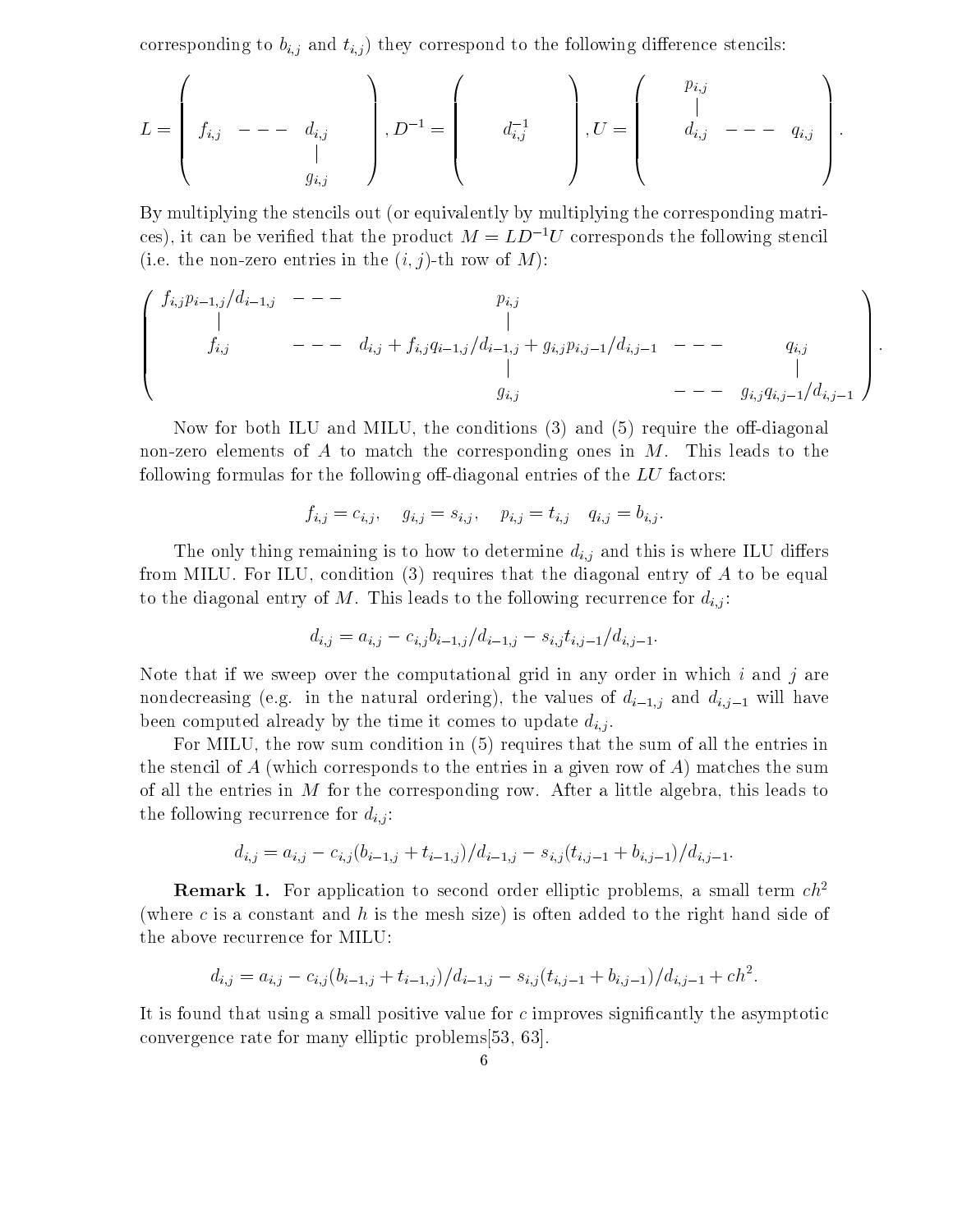Remark 2. It can easily be seen that the cost of computing the ILU and MILU factors involve only one sweep over the grid ata cost that is proportional to the total number of grid points. Moreover, the application of  $M^{-1}$  on a given vector v can be computed via  $U^{-1}(L^{-1}v)$  by a forward sweep over the grid (corresponding to  $L^{-1}$ ) followed by a backward sweep (corresponding to  $U^{-1}$ ).

**Remark 3.** Let  $A = \tilde{D} + \tilde{L} + \tilde{U}$  be the usual diagonal, strictly lower triangular and strictly upper triangular splitting of A. Then it is easy to see from the stencils for the  $LD^{-1}U$  factors that the preconditioner M can be expressed as:

(6) 
$$
M = (D + \tilde{L})D^{-1}(D + \tilde{U}).
$$

This form resembles that corresponding to the SSOR preconditioner, which is given by:

$$
M_{SSOR} = (\tilde{D}/\omega + \tilde{L})(\tilde{D}/\omega)^{-1}(\tilde{D}/\omega + \tilde{U}).
$$

Thus, the only difference between ILU, MILU and SSOR for 5-point difference operators is in the diagonal matrix D (in general  $D \neq D$ ).

2.4. The Eisenstat Trick. Eisenstat [56] made an important observation that a substantial saving can be achieved in the application of  $M^{-1}$ , when  $M$  can be written in the form (6). The intuitive explanation is that there is a lot of cancellation of terms in the preconditioned matrix  $M^{-1}A$  (or its symmetrized version) due to the fact that the off-diagonal entries of both  $M$  and  $A$  are the same.

To proceed, we first transform the left-preconditioned system  $M^{-1}Ax = M^{-1}b$  into an equivalent split-preconditioned form  $Au = v$  where

$$
\tilde{A} = (D + \tilde{L})^{-1}A(D + \tilde{U})^{-1}, \quad \tilde{x} = (D + \tilde{U})x, \quad \tilde{b} = (D + \tilde{L})^{-1}b.
$$

Typic that  $\theta$  can be computed once for all and x can be easily recovered from x-with very  $\lim_{x\to a}$  cost. In solving  $Ax = b$  by a Krylov subspace method (e.g. the conjugate gradient method or the Chebychev method), it is required to compute the matrix-vector product  $A$ v=tor a given vector v and this is where the saving occurs. To inustrate this, we write.

$$
\begin{aligned}\n\tilde{A}v &= (D + \tilde{L})^{-1} A (D + \tilde{U})^{-1} v \\
&= (D + \tilde{L})^{-1} [(D + \tilde{L}) + (\tilde{D} - 2D) + (D + \tilde{U})] (D + \tilde{U})^{-1} v \\
&= [(D + \tilde{U})^{-1} v + (D + \tilde{L})^{-1} (\tilde{D} - 2D) (D + \tilde{U})^{-1} v + (D + \tilde{L})^{-1} v],\n\end{aligned}
$$

which can be computed efficiently by the following algorithm:

## Eisenstat trick for evaluating  $Av$ :

- 1. Compute  $y = (D + U)^{-1}v$ .
- 2. Compute  $z = (\tilde{D} 2D)y$ .
- 3. Compute  $w = (D + L)^{-1}(z + v)$ .
- 4. Then  $Av = y + w$ .

Note that the number of floating point operations is about the same as the number of nonzeros in A, i.e. the cost of just applying A to a vector v. In other words, the preconditioner does not cost substantial extra work.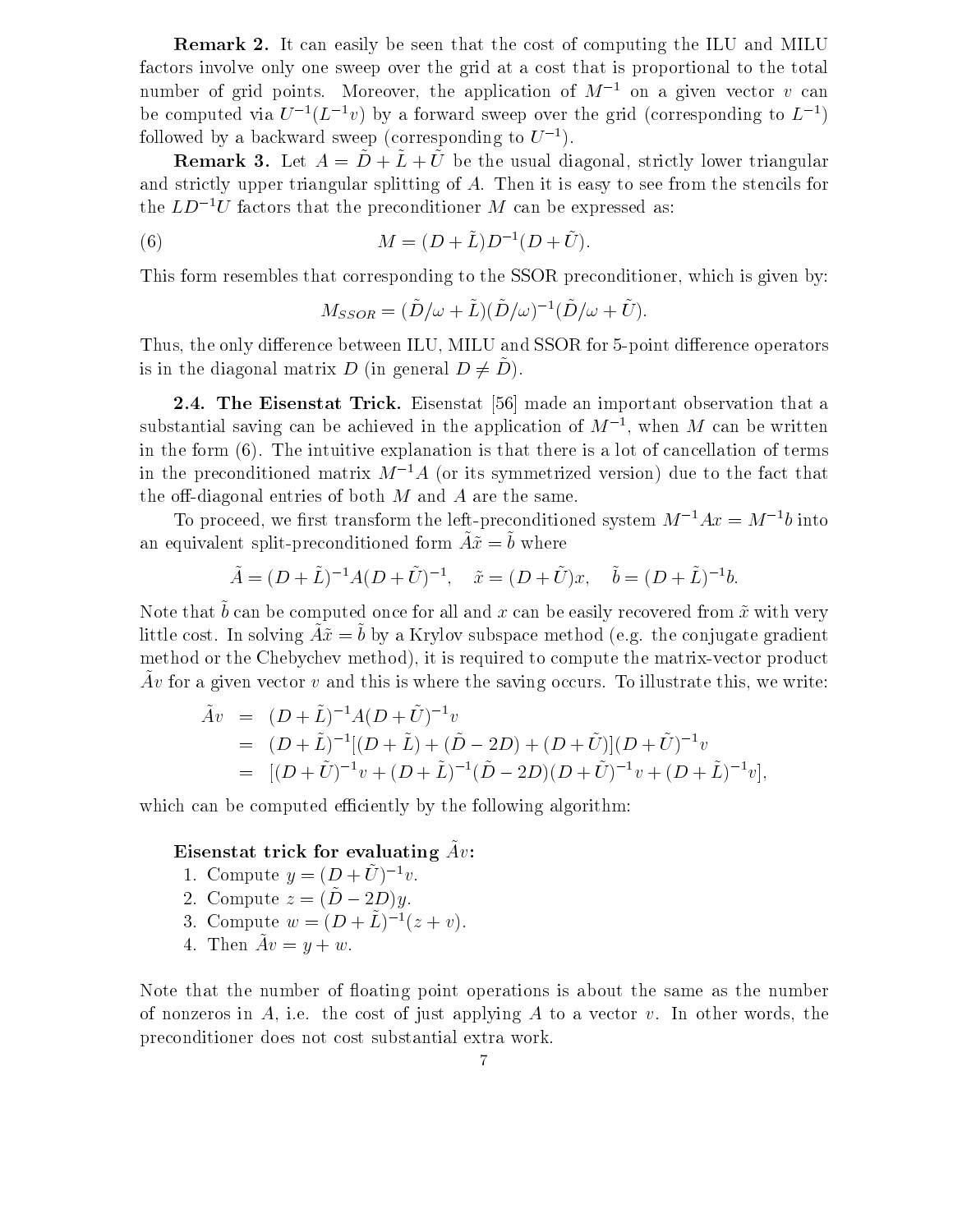2.5. Some Theoretical Results. We summarize here some of the basic known theoretical results for the ILU and MILU preconditioners. For further results and details, we refer the reader to [7], [65] and references therein. This is still an active area of research and we do not attempt to survey the current literature.

First is the question of existence of the ILU and MILU factorizations. That is, are the conditions  $(1)$  and  $(3)$  for ILU and  $(1)$  and  $(5)$  for MILU sufficient to guarantee the existence of the corresponding incomplete factorizations? It is easy to see that a sufficient condition is that Algorithm ILU and Algorithm MILU given earlier in this section do not encounter a zero pivot (i.e.  $a_{r,r} = 0$ .) It turns out that this can only be guaranteed for certain special classes of matrices. Specically, Meijerink and Van der Vorst [75] proved that the ILU factorization for arbitrary fill patterns exists for Mmatrices (i.e. matrices A with  $a_{i,j} \leq 0, i \neq j$ , and  $A^{-1} > 0$  componentwise). Moreover, they proved that the splitting  $A = M - N$  is regular, i.e.  $\rho(M^{-1}N) < 1$ , which implies that the fixed point iteration  $x_{i+1} = M^{-1}(b - Ax_i)$  is convergent. They also proved that the incomplete decomposition (for M-matrices) without pivoting is al least as stable as complete decomposition without pivoting. Varga, Saff and Mehrman [102] extended the existence theory to cover the more general class of H-matrices.

The question of existence of the MILU factorization is more delicate. Generally speaking, the more diagonally dominant the matrix is, the more likely the MILU factorization exists; see Gustafson[64], Beauwens and Quenon [24] and Notay [79]. However, unlike for ILU, existence is not guaranteed for general M-matrices. Moreover, it is highly dependent on the ordering of the unknowns [57, 55]. For a specific existence theorem for 5-point difference operators, see Theorem 8.5.12 in  $[65]$ .

Besides existence, it is desirable to have estimates of convergence rates. For a general matrix  $A$ , this is difficult to obtain. However, some results are known for specific classes of problems. For example, for A corresponding to a 5-point discretization of a second order elliptic problem in the natural ordering, it is proved in [53] that the condition number  $\kappa(M^{-1}A) = O(h^{-2})$  for ILU (i.e. no improvement asymptotically from the condition number of A) whereas for MILU with  $c > 0$ , we have  $\kappa(M^{-1}A) =$  $O(h^{-1})$ . For certain classes of matrices, Axelsson [6] has given rather accurate bounds on the relevant eigenvalues for matrices preconditioned with the generalized SSOR method (including standard ILU and MILU factorizations). From these, bounds on the number of preconditioned conjugate gradient iteration steps can be derived, which shows the effect of preconditioning.

Although the above condition number estimates lead to bounds on the convergence rate of the preconditioned iterative methods, these bounds can sometimes be too conservative because they do not reveal the distribution of the eigenvalues of the preconditioned system, which affects the convergence rate of the conjugate gradient method in a crucial way. For example, even though ILU does not improve the asymptotic condition number for elliptic problems, in many cases ([69, 76, 99]), it improves the eigenvalue distribution favourably with a corresponding reduction in the number of conjugate gradient iterations. Unfortunately, no rigorous theory exists which can predict the preconditioned eigenvalue distribution for ILU and MILU. However, in the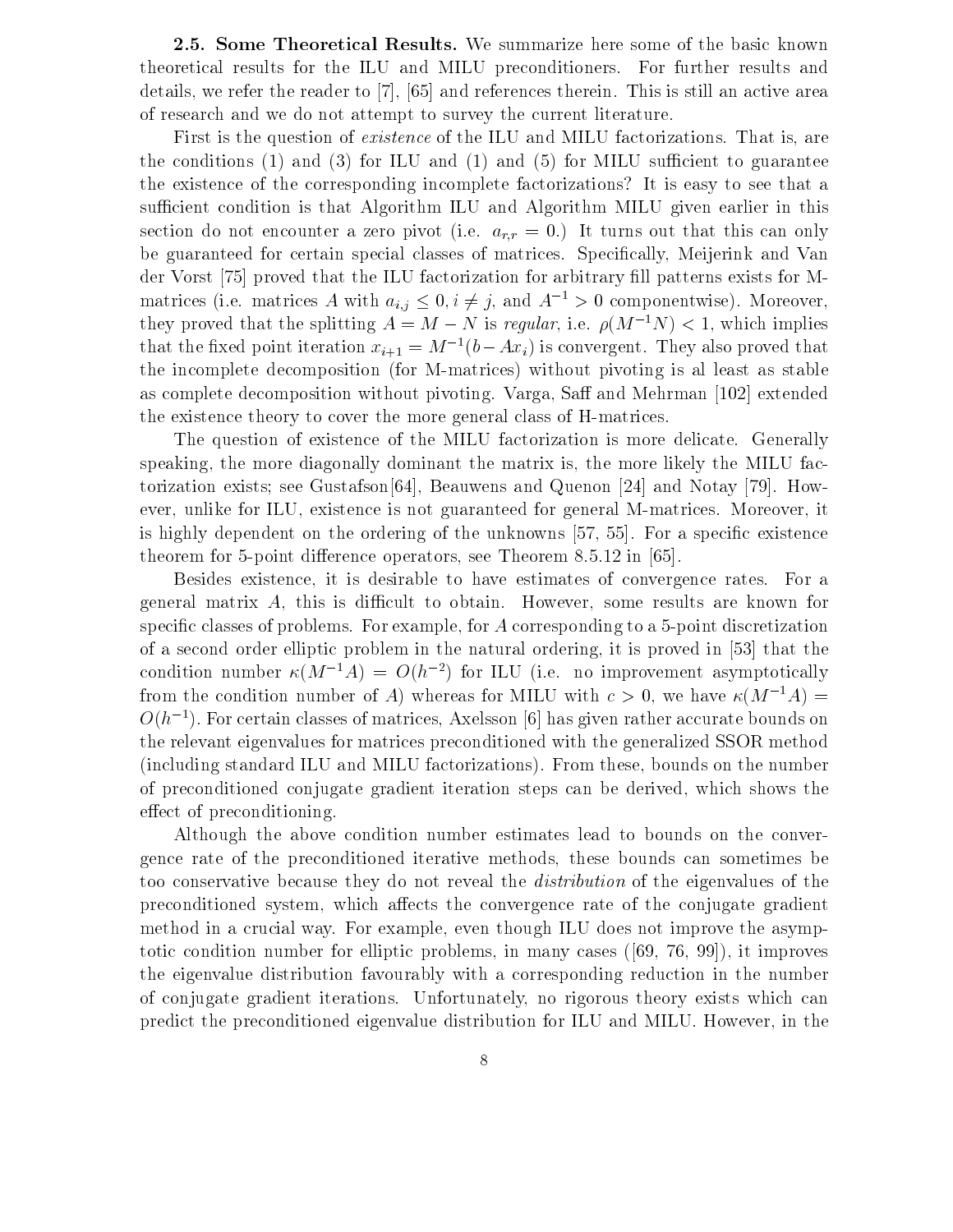case of elliptic problems, a heuristic method based on Fourier analysis (analogous to the Von Neumann stability analysis for time dependent PDEs) has been shown to give very good estimates of the eigenvalue distribution and the condition number  $\kappa(M^{-1}A)$ for a large class of preconditioners including ILU, MILU and some of their variants. Moreover, the Fourier method can also be used to choose optimal parameters (e.g. the constant  $c$  in MILU) in the preconditioner. The method can be applied to matrices  $A$ which correspond to constant coefficient elliptic problems. It turns out the stencils of the incomplete  $LU$  factors in this case tend to a limiting constant coefficient one as one moves away from the boundary of the domain. Therefore, a Von Neumann type analysis can be applied to the preconditioned system. The reader is referred to [30, 49, 29] for more details.

3. Variants. Many variants of the basic ILU and MILU methods have been proposed in the literature. These variants are designed to either improve the performance or reduce the drawbacks of the basic methods. To describe all of these variants is beyond the scope of this chapter; we shall only describe the ideas of several more popular variants and give citation to the literature where more details can be found.

**3.1. More Fill.** A natural approach is to allow more fill-ins in the  $LU$  factor (i.e. a larger set  $S$ ) than those allowed by the condition (2). Several possibilities have been proposed.

The most obvious variant is to allow more fills in specific positions in the  $LU$ factors, e.g. allowing more non-zero bands in the  $L$  and  $U$  matrices (i.e. larger stencils) [63, 8, 76].

Another variant is to replace the *drop-by-position* strategy in  $(2)$  by a *drop-by-size* one. That is, a fill is dropped if its absolute value is below a certain tolerance. This drop tolerance strategy was proposed by [84, 110, 11]. For applications to uid ow problems, see [109, 40, 41].

A slightly different approach is to allow more than one *level* of fills [63, 76]. The level of a particular fill is defined recursively. Fills caused by original entries of  $A$  are defined to have level 1. The level of other fills are defined to be one higher than the level of the entries which contribute to it. The usual strategy is to keep only a small number of levels of fills; the intuition being that the higher level fills are not as important as the lower level ones.

3.2. Relaxed ILU. Even though MILU produces a better asymptotic condition number bound than ILU for elliptic problems, in practice MILU does not always perform better than ILU. Part of the reason is the favourable eigenvalue distribution for ILU and part of it has to do with the higher sensitivity of MILU to round-off errors [94]. This provides motivation for an *interpolated* version between ILU and MILU, first proposed in [10, 1]. Namely, in the MILU algorithm, the update of  $a_{i,i}$  in the inner-most loop is replaced by:

$$
a_{i,i} := a_{i,i} - \omega e a_{r,j},
$$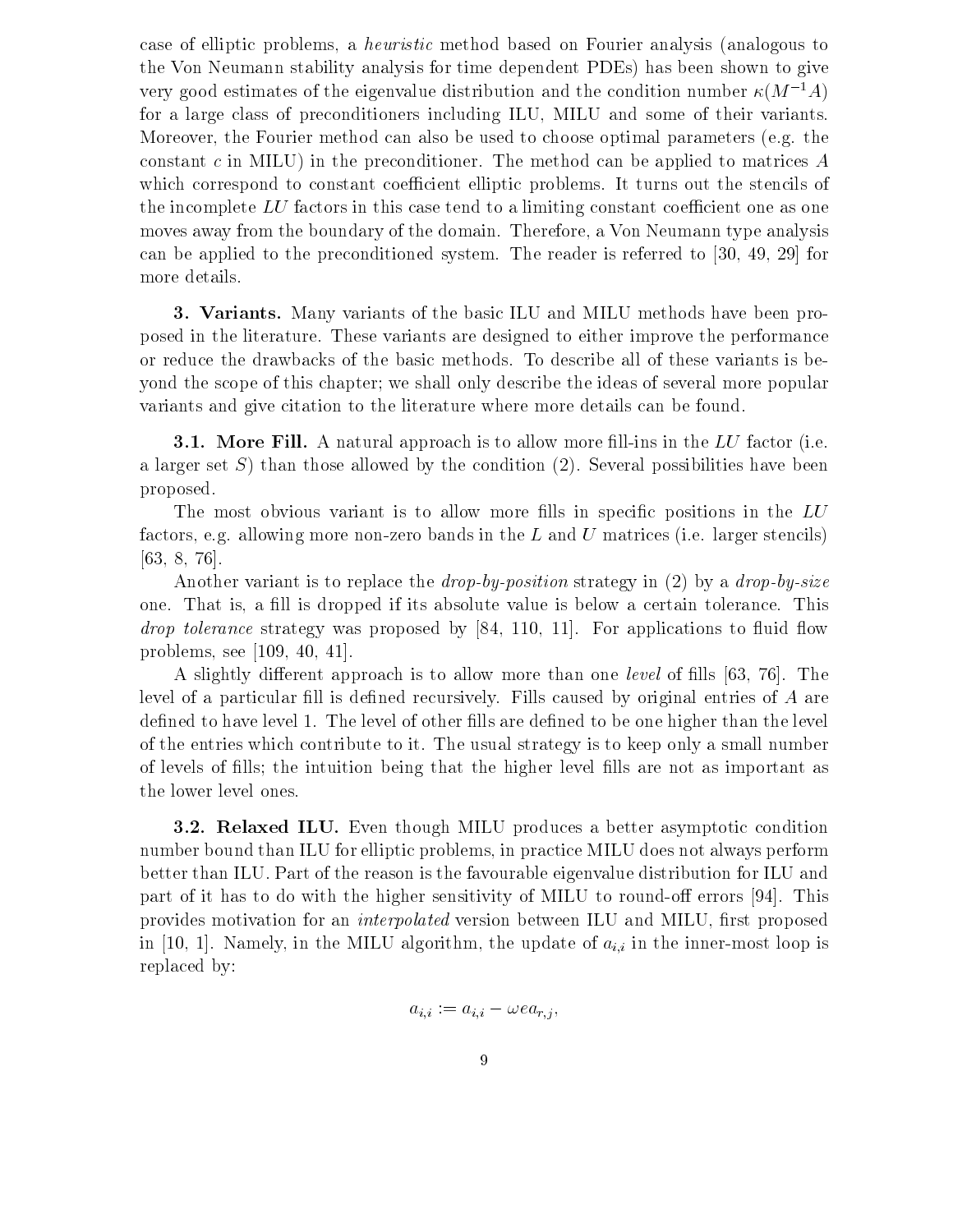where  $0 \leq \omega \leq 1$  is a user specified relaxation parameter. Obviously,  $\omega = 0$  and 1 correspond to ILU and MILU respectively. It has been observed empirically in [94], and verified using the Fourier analysis method [29], that a value of  $\omega = 1 - c h^2$  gives the best results. The optimal value of  $c$  can be estimated and is related to the optimal value of c in the DKR method in [53] (see Remark 1 in Sec. 2.3). Van der Vorst [98] suggested to use the simple rule of  $\omega = .95$  in practice.

Van der Vorst [93] suggested relaxed ILU methods for nonsymmetric A's and this has been improved and extended by Elman [58] who also studied the stability properties of these methods. Notay [80] gave strategies for choosing  $\omega = \omega_{i,j}$  dynamically in order to improve the robustness and performance for anisotropic problems.

**3.3. Shifted ILU.** Manteuffel [74] considered ILU factorizations of diagonally shifted matrices. He proved the following two results:

- 1. If A is symmetric positive definite, then there exists a constant  $\alpha > 0$ , such that the ILU factorization of  $A+\alpha I$  exists. This result shows that even though the ILU factorization of an SPD matrix is not guaranteed to exist, a suitably positively shifted version is.
- 2. If A is an M-matrix, then there exists a constant  $\alpha < 0$  such that the ILU factorization of  $A + \alpha I$  exists and is "close" to the MILU factorization of A in some sense.

**3.4. ILQ.** To avoid some of the inherent instability problems for ILU and MILU when applied to general non-SPD matrices (inherited from the fact that they derive from Gaussian elimination without pivoting), Saad [87] proposed to compute instead an incomplete  $A = LQ$  factorization, where L is still lower triangular but Q is an incomplete version of an orthogonal matrix. One method is to compute Q by a Gram-Schmidt process applied to the rows of A, with an appropriate drop-tolerance strategy imposed to achieve sparsity in L. Since  $LL$  is the Cholesky factorization of  $AA$  in the complete  $LQ$  factorization of A, Saad suggested to applied a CG process to the preconditioned normal equations  $L^{-1}AA^T L^{-T}y = L^{-1}b$ , where  $x = A^T L^{-T}y$ . Experimental results can be found in Saad [87] and Donato [48].

In the same paper, Saad also suggested an incomplete LU factorization with partial pivoting to improve the numerical stability.

**3.5. Multilevel and Re-ordered ILU.** The performance of ILU and MILU is dependent on the ordering of the rows and columns of  $A$  [52]. Therefore various ordering strategies have been proposed to try to improve the performance. Some of these orderings are designed to improve the degree of parallelism in the application of the preconditioners and we shall discuss these in later sections. Here we describe several orderings which are designed primarily to improve the convergence rate of the preconditioners.

An approach that seems to work well for elliptic problems is to use a *multilevel* ordering of the grid points motivated by the multigrid method. For example, Brand and Heinemann [26] proposed a *repeated red-black* (RRB) ordering. Consider a regular 5-point finite difference grid for which the grid points are colored in the usual red-black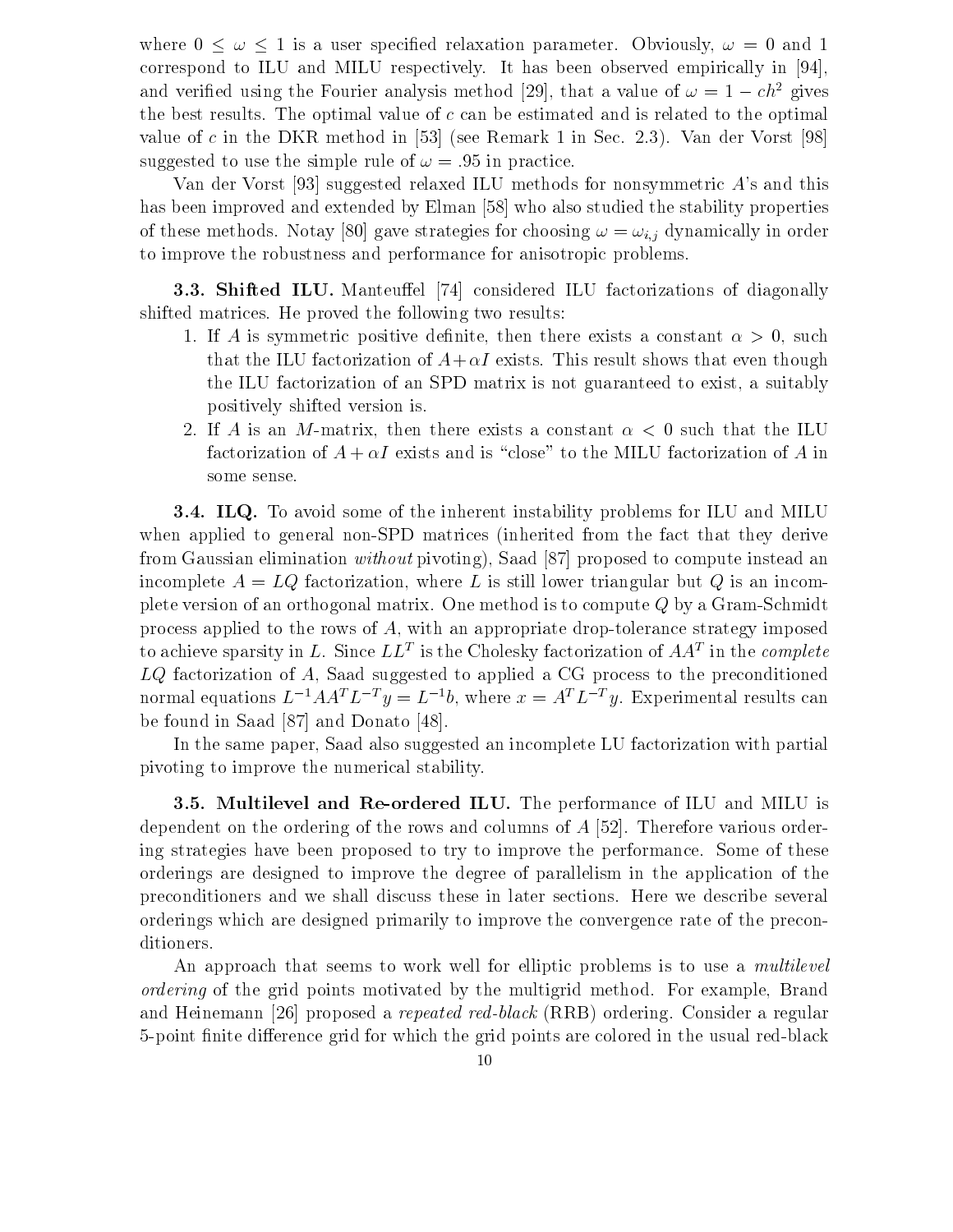|  | 29 61 30 62 31 63 32 64                             |  |  |  |
|--|-----------------------------------------------------|--|--|--|
|  | 45 25 46 26 47 27 48 28                             |  |  |  |
|  | 21 57 22 58 23 59 24 60                             |  |  |  |
|  | 41 17 42 16 43 19 44 20                             |  |  |  |
|  | 13 53 14 54 15 55 16 56                             |  |  |  |
|  | 37 9 38 10 39 11 40 12                              |  |  |  |
|  | $5\quad 49 \quad 6\quad 50$ 7 $51 \quad 8 \quad 52$ |  |  |  |
|  | 33 1 34 2 35 3 36 4                                 |  |  |  |

Fig. 3. An RRB ordering, stopping after 1 coarse level (in italics)

|  | $1 \t2 \t3 \t4 \t5 \t6$ |  |  |
|--|-------------------------|--|--|
|  | 7 28 8 29 9 30          |  |  |
|  | 10 11 12 13 14 15       |  |  |
|  | 16 31 17 36 18 32       |  |  |
|  | 19 20 21 22 23 24       |  |  |
|  | 25 33 26 34 27 35       |  |  |

Fig. 4. A hierarchical multigrid ordering

fashion. The RRB ordering starts with all the red points (these are numbered say using the natural ordering), followed by half of the remaining black points corresponding to alternating horizontal grid lines. It can be easily veried that the remaining black points form a regular grid again with double the mesh spacing as the original one. The process can then be repeated recursively until a sufficiently coarse level is reached on which the usual natural ordering can be applied. Figure 3.5 shows an example of an RRB ordering. An ILU factorization is then performed on the grid according to this ordering of the grid points. Brand and Heineman proposed stopping the ILU factorization when the coarsest level grid has been reached at which point a complete LU factorization is performed. They showed that the resulting ILU preconditioner gives a condition number of order  $O(h^{-1/2})$ , a significant improvement over the naturally ordered ILU  $(O(h^{-2}))$  and MILU  $(O(h^{-1}))$ . Ciarlet [37] showed that by choosing appropriately the coarsest level on which the complete LU factorization is performed, an  $O(h^{-1/3})$ condition number can be achieved.

Recently, van der Ploeg[92] used a hierarchical multigrid ordering, an example of which is shown in Figure 3.5. The different levels are shown in different typefaces. An ILU factorization with a particular drop-tolerance strategy is then applied to A in this ordering. Numerical results and some analysis show that the condition number and the work per grid point are bounded independent of h.

Bank, Dupont and Yserentant [14] made the interesting observation that their hierarchical basis multigrid (HBMG) preconditioner can be viewed as an ILU method with a particular hierarchical ordering. Based on this observation, recently Bank and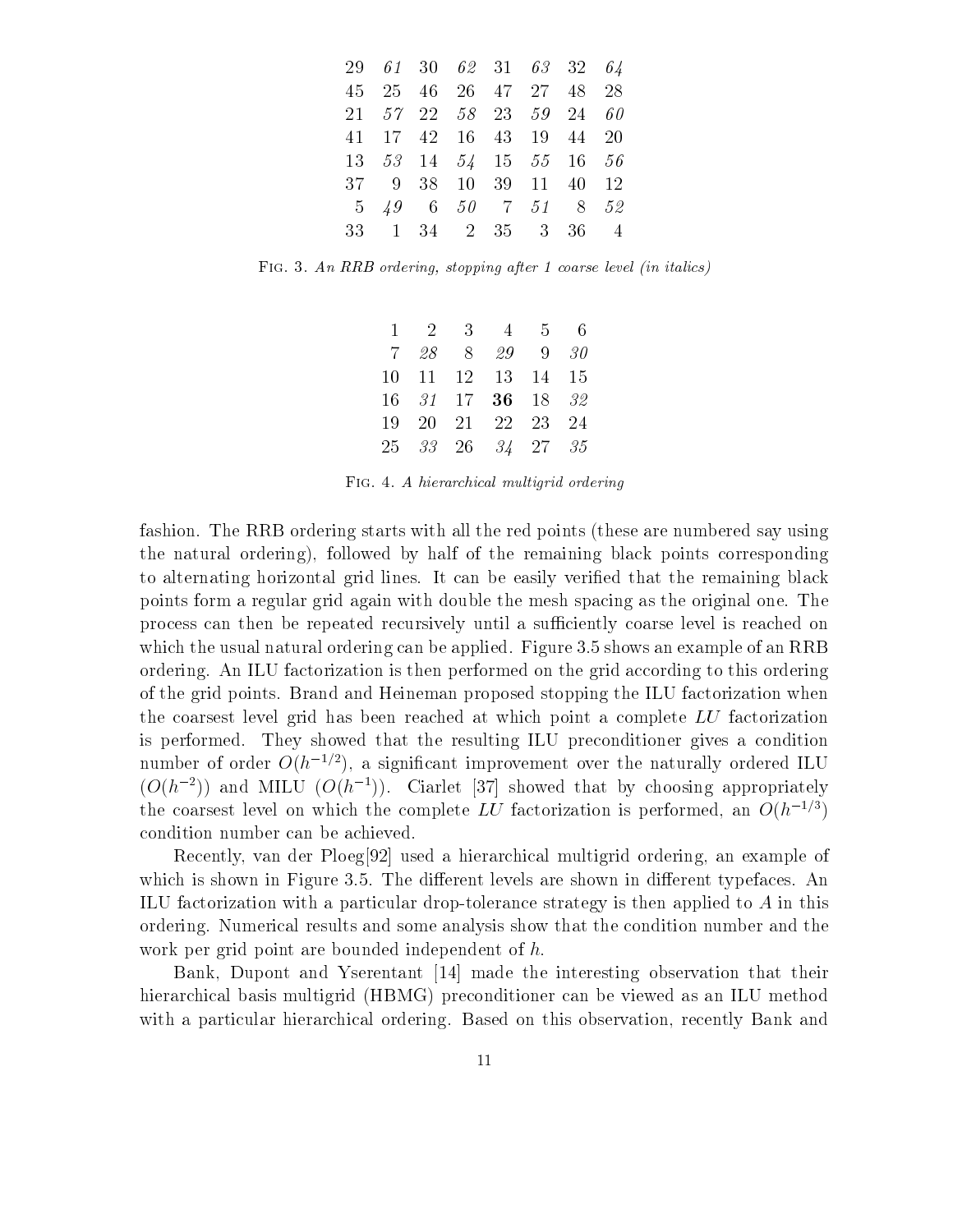Xu [15] extended the HBMG method to unstructured grids in which the coarse grids are not given as part of the fine grid. The Schur complement matrices on the coarse grids are not computed by a Gaussian elimination algorithm as is done in the usual ILU method, but is instead obtained using the underlying geometry of the mesh.

A related idea is to use ILU as a smoother in multigrid methods; see Wesseling [105, 104], Kettler [70] and Wittum [106].

Clift and Tang [38] proposed a \weighted-graph" ILU method for elliptic problems with anisotropic coefficients and high convection terms. The main ordering strategy is the recursive Cuthill-McGee method [60] but ties are broken using the size of the weights on the grid graph.

**3.6. Block ILU and MILU.** Block version of classical relaxation methods, such as block SSOR and ADI, have been used extensively for some time and block versions of ILU and MILU can be defined analogously.

For grid problems, the blocks usually correspond to points on grid lines in one coordinate direction, but the methods can be applied to any block structured matrix A. Thus let A be a block tridiagonal matrix:

$$
A = tridiag(B_{i-1}, A_i, B_i^T).
$$

The block *LDU* factorization of A can be written as:

$$
A = (D + L)D^{-1}(D + L^{T}),
$$

where

$$
L = bidiag(B_i, 0)
$$
, and  $D = diag(D_i)$ ,

and the diagonal blocks  $D_i$  satisfy the following recurrence:

$$
D_1 = A_1, \quad D_i = A_i - B_{i-1} D_{i-1}^{-1} B_{i-1}^T.
$$

In the complete block  $LU$  factorization, all the  $D_i$ 's are full matrices. The main idea in the incomplete version is to modify the above recurrence in order to keep the  $D_i$ 's sparse. For example, in the INV method due to Concus, Golub and Meurant [39], the term  $D_{i-1}$  is replaced by its main tridiagonal part (it turns out this can be computed efficiently if  $D_{i-1}$  is itself tridiagonal). Since for 5-point operators, the  $B_i$ 's are diagonal and the  $A_i$ 's are tridiagonal, it follows from the recurrence for  $D_i$  that all the  $D_i$ 's generated by the incomplete factorization remain tridiagonal. In [39], the authors also proposed the MINV method, which is anaologous to the MILU method, by modifying the diagonal entries of the INV tridiagonal approximation to  $D_{i-1}^{\ldots}$  so that the row sum is preserved. A Fourier analysis [34] shows that the condition number bounds for INV and MINV are respectively  $O(h^{-2})$  and  $O(h^{-1})$  and that the eigenvalue distributions are much better than ILU and MILU. Extensive experiments in [39] show that these block methods perform extremely well for 2D elliptic problems. Unfortunately, the natural extensions of these methods to 3D do not work as well. The reason may be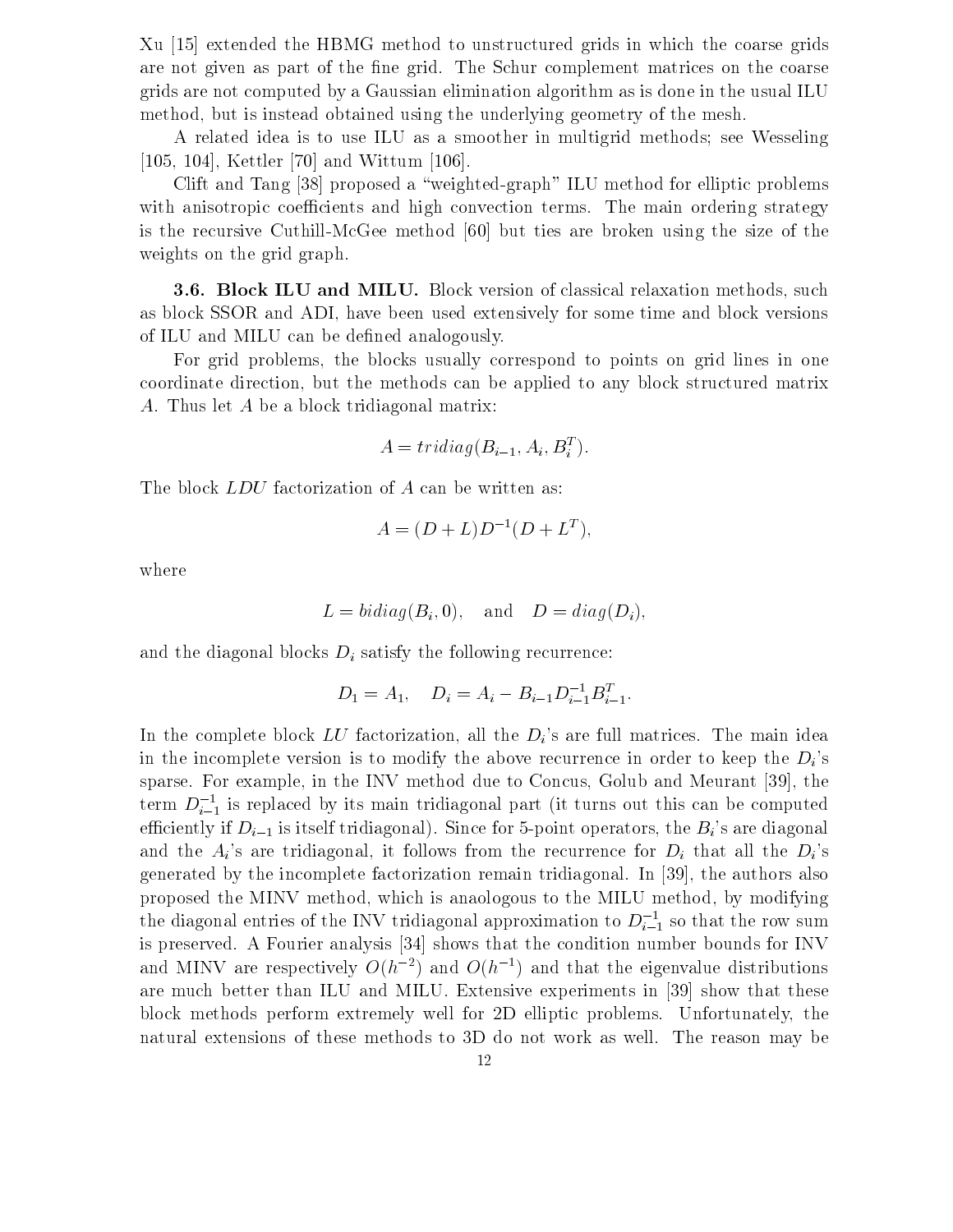that in 3D the  $D_i$ 's are themselves block tridiagonal (corresponding to a 2D problem) and therefore the INV or MINV approximation can only be applied after an extra level of recursion.

Similar block methods have also been proposed by Axelsson [4, 5], Beauwens and Bouzid [23], Axelsson and Polman [12], Axelsson and Eijkhout [9], and Magolu [72, 73].

Instead of approximating  $D_i$  by approximating  $D_{i-1}^-$  by its main tridiagonal part, Axelsson and Polman [13] determined an approximation for  $D_i$  implicitly by requiring that  $D_i v_i = A_i - B_{i-1}D_{i-1}^{-1}B_{i-1}^{*}v_i$  on a set of suitably chosen vectors  $v_i$  which are chosen to be smooth grid functions (e.g. constant and linear). It is interesting to note that this idea of probing was used independently to construct interface preconditioners in domain decomposition methods by Chan and Resasco [35]. For a more recent account, see Chan and Mathew [33] and Axelsson [7].

The probing idea can be combined with the multigrid idea. Wittum [107] did this by choosing the  $v_i$ 's to correspond to different frequencies. More recently, Chan and Vassilevski [36] considered a coarse grid approximation to  $D_{i-1}$ .

3.7. PDE-based Approximate Factored Schemes. Besides the above mentioned matrix-based or grid-based incomplete factorization methods, there is another class of related PDE-based approximate factorization methods for solving time dependent PDEs. These so-called approximate factored marching schemes are used extensively in CFD, starting with the influential works of Beam and Warming [18] and Jameson and Turkel [68]. We shall describe these only briefly here.

Consider the PDE:

$$
u_t + f(u)_x + g(u)_y = f.
$$

Most temporal implicit schemes for solving it can be written in the semi-discrete form:

$$
(I + \delta t(\partial_x A + \partial_y B))\delta u^n = RHS,
$$

where  $A, B$  are Jacobians matrices of  $f, g$ .

An LU factored schemes is an approximation to the left-hand-side of the above equation:

$$
(I + \delta t(\partial_x^{\scriptscriptstyle -} A_1 + \partial_y^{\scriptscriptstyle -} B_1))(I + \delta t(\partial_x^{\scriptscriptstyle +} A_2 + \partial_y^{\scriptscriptstyle +} B_2))\delta u^n = RHS,
$$

where  $A = A_1 + A_2, B = B_1 + B_2$  are appropriately chosen flux-splittings.

Note that after the above scheme is discretized using one-sided differences, the two factored terms on the left-hand-side give rise to lower and upper triangular matrices respectively. Hence the same issues concerning the data structure and parallelization for ILU and MILU apply to these factored schemes as well.

Finally, these factored schemes are often used by themselves or as smoothers for multigrid methods but typically not as preconditioners, and therefore convergence of the basic iteration often leads to stability limit on the time step  $\delta t$ .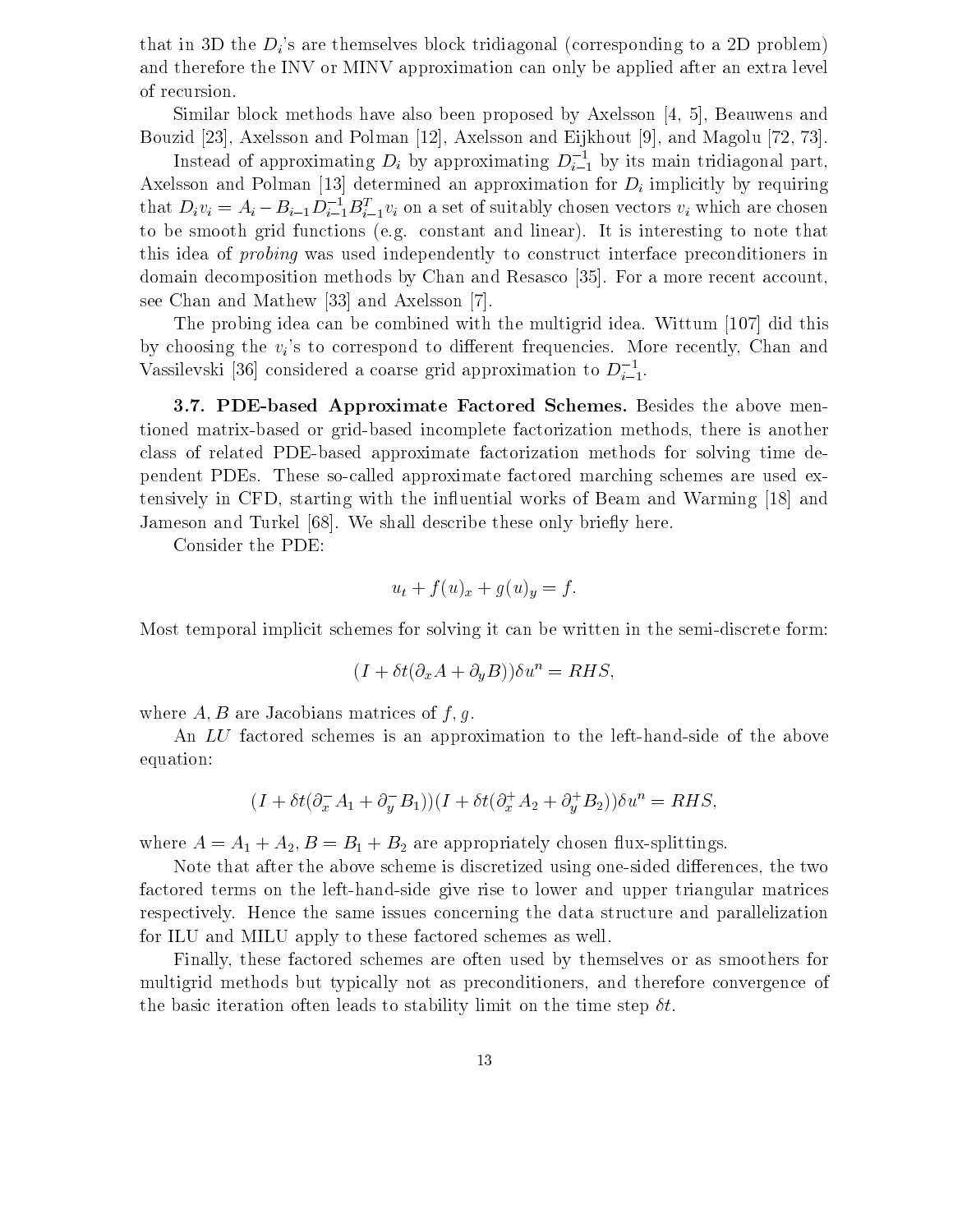|    |             | 6 7 8 9 10 11 |                 |                |     |  |  |
|----|-------------|---------------|-----------------|----------------|-----|--|--|
| 5. |             | 678           |                 |                | 910 |  |  |
| 4  |             | 5 6 7 8       |                 |                | 9   |  |  |
| 3  |             | 4 5 6 7       |                 |                | 8   |  |  |
|    | $2 \t3 \t4$ |               | $5\overline{)}$ | 6              | - 7 |  |  |
| 1. |             | 2 3           | 4               | 5 <sub>5</sub> | 6   |  |  |

Fig. 5. The Hyperplane ordering

4. Parallel Aspects. In this section, we discuss some approaches that have been proposed in the literature to efficiently implement the incomplete factorization methods on parallel computers. A shorter survey can also be found in [43].

There are two general approaches for parallelizing numerical methods:

- 1. extract maximal parallelism from a method which works well on sequential computer, without changing its numerical properties,
- 2. modify or approximate a good sequential method to increase the parallelism available, thus possibly degrading its numerical properties.

There is a fundamental difficulty when applying the above general principles to incomplete factorization methods. The major parallel bottleneck lies in the backsolves involving the triangular  $LU$  factors. The same bottleneck arises in computing the  $LU$ factors themselves but this occurs only once in the beginning of the iteration. Even though these backsolves possess some degree of parallelism which can be exploited, this is often not sufficient to efficiently exploit many parallel architectures, especially massively parallel ones. On the other hand, modifying or approximating the sequential method in order to increase the amount of parallelism invariably leads to slower convergence rates. This should not be too surprising; it is just an instance of the fundamental trade-off between parallelism (which prefers locality) and fast convergence rate (which prefers global dependence) which governs many genuinely globally coupled systems (e.g. elliptic PDEs)  $\vert 28 \vert$ . The goal is to make the right trade-off for a given architecture/algorithm configuration.

There are three basic methodologies to extract or increase the parallelism in ILU methods: re-ordering, series expansions and domain decomposition. We shall briefly discuss them next. We shall mostly use a 5-point difference operator and point ILU as our example. We note that the issue of parallelization are the same for both ILU and MILU since the data dependence are identical.

4.1. Re-ordering. The Hyperplane Ordering: Assume that the ILU factors have been computed using the *natural ordering* on a rectangular grid. Consider now the task of computing the product  $y = L^{-1}v$ . The goal is to find an ordering with which the components of  $y$  can be computed with maximal parallel efficiency. The fundamental data dependence is such that the computation at a grid point cannot commence until its south and west neighbors have been computed. Hence, the hyperplane ordering illustrated in Figure 5 exposes the maximal parallelism in this computation. The grid points with the same numbering (a hyperplane) can be all computed simultaneously in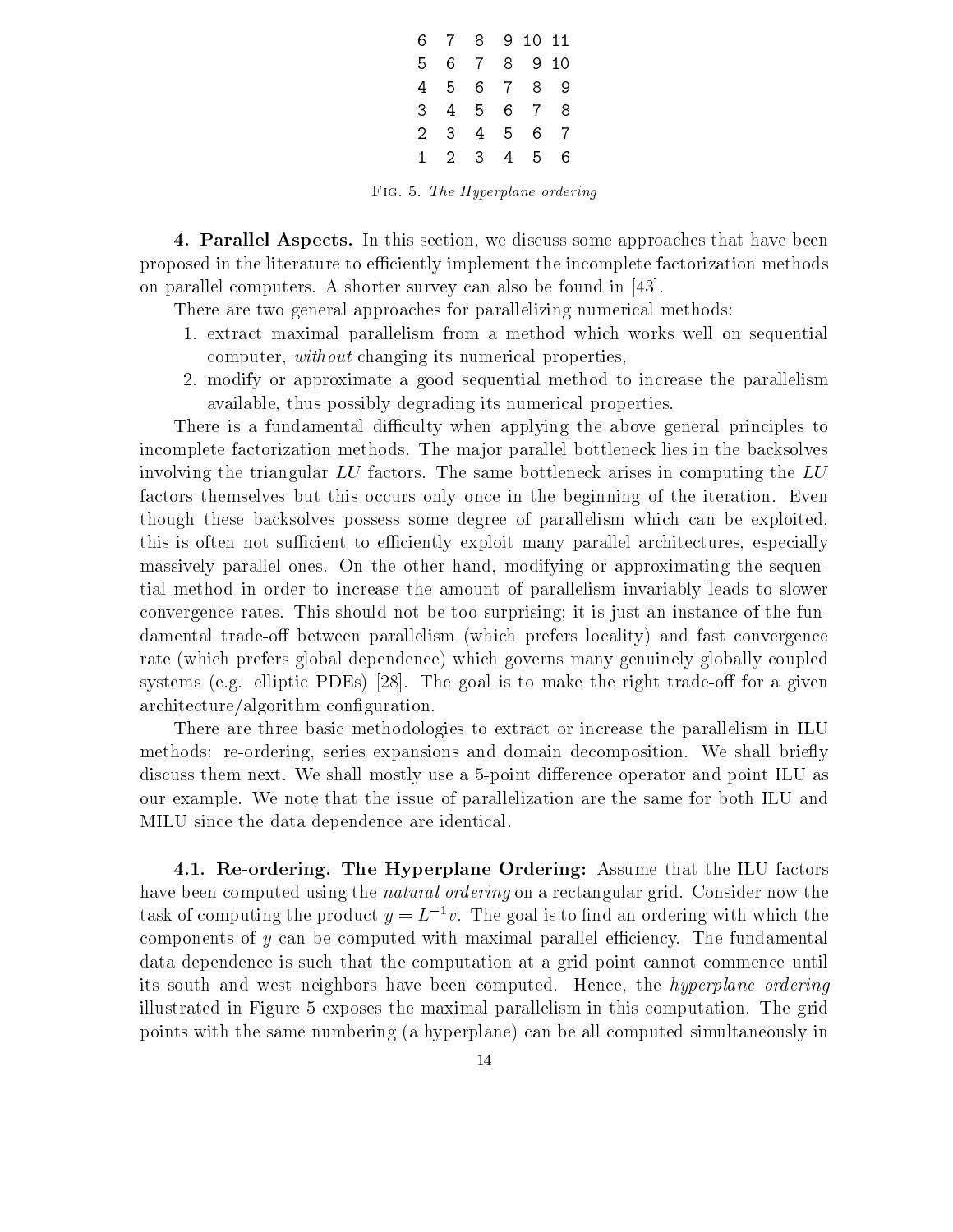parallel, provided all the grid points with lower numbers have been updated already. Thus the computation can proceed from the lower left corner towards the upper right corner in sequences of hyperplanes. It is important to note that this hyperplane ordering is equivalent to the natural ordering in the sense that they produce the same result  $y$ . A similar ordering can be used for computing  $U^{-1}v$ , proceeding from upper right corner to the lower left.

It is obvious that if one generalizes this idea to a  $d$ -dimensional grid with n grid points in each direction, we can extract  $O(n^{d-1})$  degree of parallelism. If the number of parallel processors is of the same order, then one can achieve good parallel efficiency. Thus, for a fixed number of processors, higher dimensional problems are easier to parallelise. On the other hand, potential degradation in performance can be caused by memory addressing with unequal stride for  $d > 2$  and cache problems with the indirect addressing needed to access data on the hyperplanes when the grid is stored as a 2D array.<br>The use of hyperplane ordering has been investigated by Radicati and Vitaletti

[86] for the IBM 3090. Numerical experiments on the CM2 can be found in Berryman et al [25], Chan, Kuo and Tong [32], and Tong [91]. Results for the Alliant FX can be found in [50]. The performance on the CM2 is very poor for 2D problems. The hyperplane ordering for 3D has been described in detail for vector computers in van der Vorst [98]. Results which show very high efficiency for the Cyber 205 (a notorious machine for indirect addressing) are reported in Schlichting and van der Vorst [88]. Results for the NEC SX2, Hitachi S810 and the Fujitsu VP200 can be found in van der Vorst [96]. Recently, Barszcz et al [17] gave a data mapping for the hyperplane ordering in 3D useful for distributed memory architectures and compare the performance on an 8-processor Cray Y-MP, a 128 processor Intel iPSC/860 and a 32K processor CM-2.

Multi-color Orderings: Since the degree of parallelism for ILU methods are limited in the natural ordering, a popular alternative is to use orderings that are designed to be more parallel. However, it must be emphasized that most of these orderings are not equivalent to the natural ordering, in the sense that the ILU factors computed using these are generally different from those generated using the natural ordering. Thus, the goal is to tradeoff the relatively fast and well-understood convergence rate of the natural ordering for orderings with a high degree of parallelism.

An example is the well-known red-black ordering for 5-point stencils in 2D. Because the red points depend only on the black points but not on each other, they can all be updated in parallel. Thus the degree of parallelism is  $n^2/2$ , a substantial increase from  $O(n)$  for the natural ordering. However, since the data dependence are completely local and there is no global sharing of information, the convergence rate is poor. In fact, Kuo and Chan [71] proved that the condition number of the preconditioned system in the red-black ordering is only about  $1/4$  that of the unpreconditioned system for ILU, MILU and SSOR, with no asymptotic improvement as h tends to zero. These results are veried by experiments by Tong [90] on the CM2 which show that the increase in parallelism is far outweighted by the degradation in convergence rate on this machine.

One way to strike a better balance between parallelism and fast convergence is to use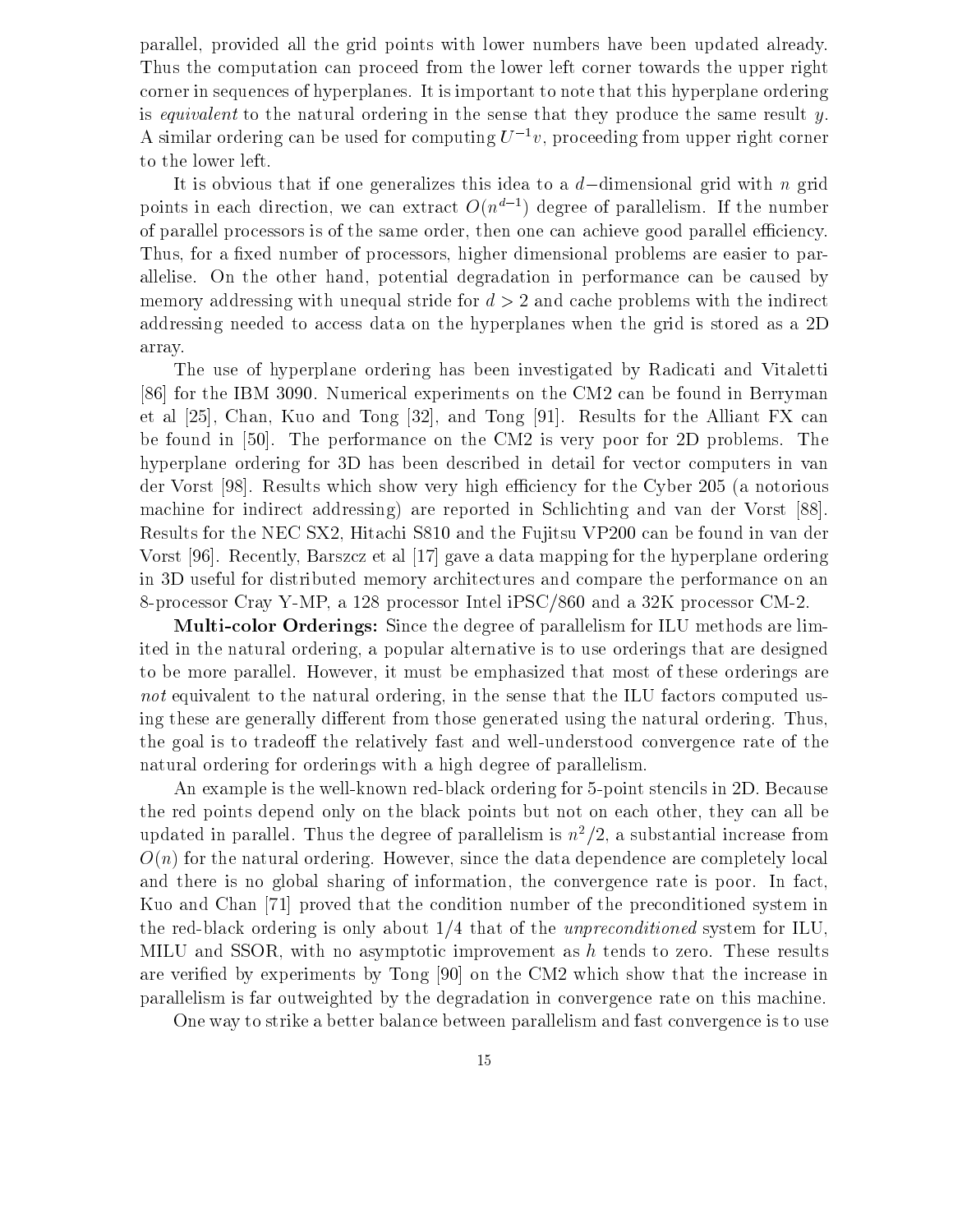| 1  |     |                   |                      |                                          | $5\;13$ 14 6 |                                     | -2  |  |
|----|-----|-------------------|----------------------|------------------------------------------|--------------|-------------------------------------|-----|--|
|    | 917 | $\sim$ $\sim$     |                      | $\mathbf{r} = \mathbf{r} + \mathbf{r}$ . |              | 18 10                               |     |  |
| 21 |     |                   | $\ddot{\phantom{0}}$ |                                          |              | <b>Contract Administration</b>      | 22  |  |
|    |     |                   |                      |                                          |              |                                     |     |  |
| 23 |     | $\sim 10^{-11}$ . | $\sim$ .             |                                          |              | . 24                                |     |  |
| 11 |     |                   |                      |                                          |              | 19 2012                             |     |  |
|    |     |                   |                      |                                          |              | 3 7 15 16 8 4                       |     |  |
|    |     |                   |                      |                                          |              | FIG. 6. A Multi-wavefronts Ordering |     |  |
|    |     | 1 5 9 13          |                      |                                          |              | 14 10 6 2                           |     |  |
|    |     | 17 21 25 29       |                      |                                          |              | 30 26 22 18                         |     |  |
|    |     | 33 37 41 45       |                      |                                          |              | 46 42 38 34                         |     |  |
|    |     |                   |                      |                                          |              |                                     |     |  |
|    |     | 35 39 43 47       |                      |                                          |              | 48 44 40 36                         |     |  |
|    |     | 19 23 27 31       |                      |                                          |              | 32 28 24 20                         |     |  |
| 3. |     | 7 11 15           |                      |                                          | 16 12        | 8                                   | - 4 |  |
|    |     |                   |                      |                                          |              |                                     |     |  |

Fig. 7. A 4-front twisted factorization ordering

more colors; see for example Doi and Lichnewsky [46, 47] for experiments on the Cray 2 and also Doi [44]. In principle, since the different colors are updated sequentially, using more colors decreases the parallelism but increases the global dependence and hence the convergence. The key is to choose the number of colors to match the architecture. For example, Doi and Hoshi [45] used up to 75 colors for a  $76<sup>2</sup>$  grid on the NEC SX-3/14 and achieved 2 Gflops performance, which is much better than that for the hyperplane ordering.

Multi-wavefront Orderings: A different approach to increase parallelism is to use several hyperplane wavefronts to sweep through the grid, the idea being that all wavefronts can be updated in parallel. For example, van der Vorst [98] considered starting wavefronts from each of the four corners in a 2D rectangular grid, as illustrated in Figure 6. Earlier, Meurant [77] and van der Vorst [95] used a similar idea in which the grid is divided into equal parts (e.g. halves or quadrants) and each part is ordered in its own natural ordering. An example is shown in Figure 7.It can be shown that this leads to a *twisted* form of the  $LU$  factors in which each is half upper and half lower triangular.

Again, these orderings are not equivalent to the natural orderings and generally the increase in parallelism has to be balanced by the usual deterioration in convergence. Moreover, as pointed out by Eijkhout [55], the MILU method may even break down for some of these orderings (i.e. one of the  $d_{i,j}$ 's can be zero).

Other Orderings: Many other orderings have been proposed in the literature. For a comprehensive numerical study of the effect of the ordering on the convergence rate of incomplete factorization preconditioned CG methods for model elliptic problems, the reader is referred to the paper by Duff and Meurant  $[52]$ . Analysis of some of the orderings was given by Eijkhout [54].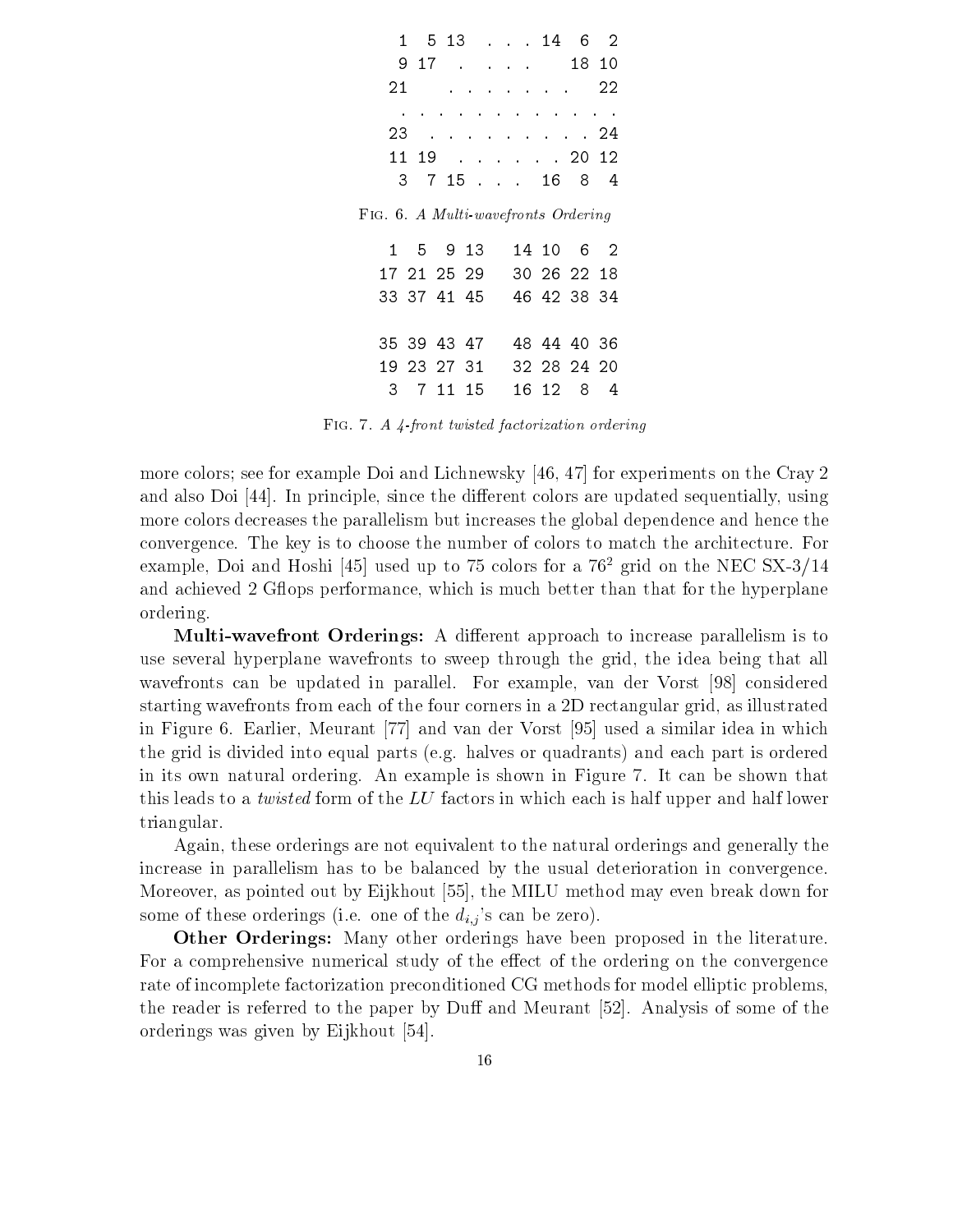Beauwens [22] defined a class of  $S/P$  consistent orderings which share some similarities with the wavefront ordering. In addition to being attractive for parallel implementation, these orderings also enhance the convergence behaviour.

4.2. Series Expansions. Instead of using an ordering with more parallelism, a quite different approach to increase the parallelism in the naturally ordered ILU method is to replace it by an *approximation* which can be evaluated more efficiently in parallel.

In order to illustrate this, consider the computation of  $(I - L)^{-1}v$ , which is needed in applying the preconditioner. Here we have assumed without loss of generality that the diagonal entries of the lower triangular factor has been scaled to unity. It can be easily proved that if the spectral radius  $\rho(L)$  satisfies  $\rho(L) < 1$  and L is n by n strictly lower triangular, then we have the following two finite expansions:

Neumann Expansion: 
$$
(I - L)^{-1}v = (I + L + L^2 + ... + L^{n-1})v
$$
,

**Euler Expansion:** 
$$
(I - L)^{-1}v = (I + L^{2^s})(I + L^{2^{s-1}})...(I + L)v
$$
,

where  $s = \lceil \log_2 n - 1 \rceil$ . Note that  $L^n = 0$ . Each of the terms on the right-handside of the above expansions can be evaluated in parallel efficiently because they only involve repeated multiplication of  $v$  by sparse matrices. The idea is to then truncate the expansions but keeping enough terms so that the convergence rate is not too adversely  $a\text{ffected}.$ 

Van der Vorst [97] was the first to use this idea when he applied a truncated Neumann expansion to the diagonal blocks (which correspond to grid lines) in the point ILU factorization in order to increase the degree of vectorization. In the same paper, he also used the Euler expansion (of low order).

Axelsson [3] was the first to propose using a truncated Euler expansion to block ILU. He precomputed the terms  $L^{2i}$  so that the backsolves can be done in s matrix-vector products.

Finally, a related method is the class of *polynomial preconditioners* in which  $A^{-1}$ is approximated by a low degree polynomial in A, chosen in some optimal manner (not necessarily via the Neumann expansion), see for example Dubois, Greenbaum and Rodrigue [51].

4.3. Domain Decomposition. In this general approach, the physical domain or grid is decomposed into a number of overlapping or non-overlapping subdomains on each of which an independent incomplete factorization can be computed and applied in parallel. The main idea is to obtain more parallelism at the subdomain level rather than at the grid point level. Usually, the interfaces or overlapping region between the subdomains must be treated in a special manner. The advantage of this approach is that it is quite general and can be used with different methods used within different subdomains.

Radicatti and Robert [86] used an algebraic version of this approach by computing ILU factors within overlapping block diagonals of a given matrix A. When applying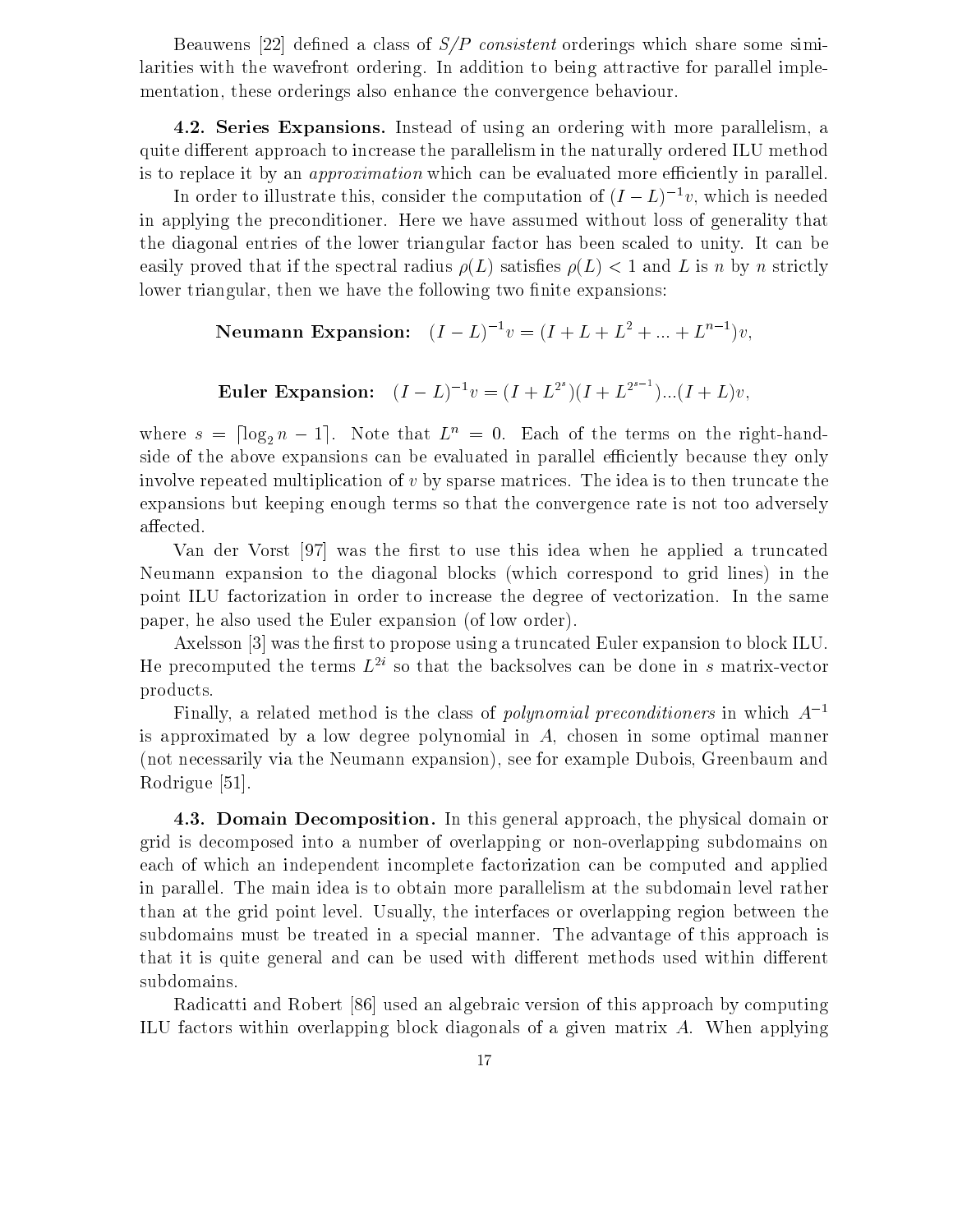the preconditioner to a vector  $v$ , the values on the overlapped region is averaged from the two values computed from the two overlapping ILU factors.

The twisted factorization of Meurant [77] discussed earlier can be thought of as a special version of this approach with two non-overlapping subdomains. More recently, Meurant [78] and de Sturler [42] used recursive versions of this approach, leading to what they call *repeated twisted factorizations*.

Chan and Goovaert [31] showed that the domain decomposition approach can actually lead to *improved* convergence rates, at least when the number of subdomains is not too large. The reason derives from the well-known divide and conquer effect when applied to methods with superlinear complexity such as ILU: it is more efficient to applied such methods to smaller problems and piece the global solution together.

Recently, Washio and Hayami [103] employed a domain decomposition approach on the NEC SX-3, with special treatment on the interface between the subdomains.

5. Concluding Remarks. In this chapter, we hope we have given the basics of the class of incomplete factorization preconditioners and their efficient parallel implementation. We have also tried to review some of the many extensions and variants that have been proposed in the literature. One of the key points we have emphasized is the trade-off between parallelism and convergence rate. Striking the appropriate balance for a given architecture and problem is the key to an efficient implementation.

In conclusion, we would like to characterize the class of incomplete factorization preconditioners as follows:

- 1. they are good "black box" preconditioners for general problems without wellunderstood analytical properties;
- 2. they are only well-defined for certain classes of matrices;
- 3. they offer flexibility for the user in choosing between direct methods and relaxation type methods; and
- 4. they have limited parallelism in their original form but re-ordering, approximations and domain decomposition offer mechanisms for trading off convergence rate for parallelism.

- [1] C. Ashcraft and R. Grimes. On vectorizing incomplete factorizations and SSOR preconditioners. SIAM J. Sci. Stat. Comput., 9:122-151, 1988.
- [2] O. Axelsson. A generalized SSOR method.  $BIT$ , 12:443-467, 1972.
- [3] O. Axelsson. A survey of vectorizable preconditioning methods for large scale finite element matrix problems. In J.G. Verwer, editor, *Colloquium topics in applied numerical analysis*. CWI syllabus 4&5, Amsterdam, 1984.
- [4] O. Axelsson. Incomplete block matrix factorization preconditioning methods. the ultimate answer? J. Comp. Appl. Math., 12&13:3-18, 1985.
- [5] O. Axelsson. A general incomplete block-matrix factorization method. Lin. Alg. Appl., 74:179-190, 1986.
- [6] O. Axelsson. Bounds of eigenvalues of preconditioned matrices. SIAM J. Matrix Anal. Applic., 13:847-862, 1992.
- [7] O. Axelsson. *Iterative solution methods*. Cambridge Univ. Press, 1994.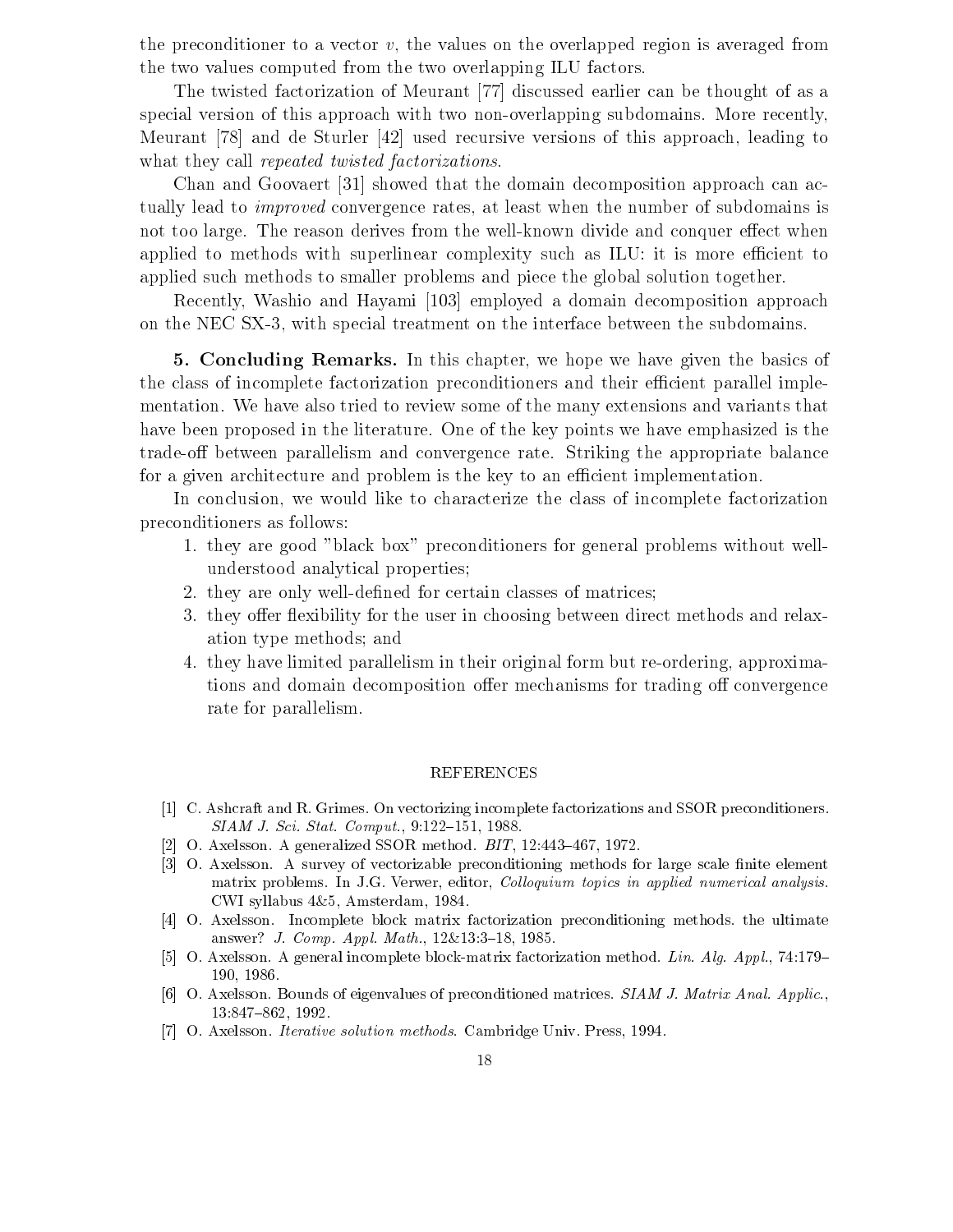- [8] O. Axelsson and A.V. Barker. Finite element solution of boundary value problems. Theory and computation. Academic Press, Orlando, Fl., 1984.
- [9] O. Axelsson and V. Eijkhout. Vectorizable preconditioners for elliptic difference equations in three space dimensions. J. Comp. Appl. Math.,  $27:299-321$ , 1989.
- [10] O. Axelsson and G. Lindskog. On the eigenvalue distribution of a class of preconditioning matrices. Numer. Math.,  $48.479{-}498, 1986$ .
- [11] O. Axelsson and N. Munksgaard. Analysis of incomplete factorizations with fixed storage allocation. In D. Evans, editor, *Preconditioning Methods – Theory and Applications*, pages 265-293. Gordon and Breach, New York, 1983.
- [12] O. Axelsson and B. Polman. On approximate factorization methods for block-matrices suitable for vector and parallel processors. Lin. Alg. Appl.,  $77:3-26$ , 1986.
- [13] O. Axelsson and B. Polman. A robust preconditioner based on algebraic substructuring and two-level grids. In W. Hackbusch, editor, Robust multigrid methods. Proc., Kiel, Jan. 1988., pages 1{26. Notes on Numerical Fluid Mechanics, Volume 23, Vieweg, Braunschweig, 1988.
- [14] R. Bank, T. Dupont, and H. Yserentant. The hierarchical basis multigrid method. Numer. Math, 52:427-458, 1988.
- [15] R.E. Bank and J. Xu. The hierarchical basis multigrid method and incomplete LU decomposition. Technical report, U.C. San Diego, Dept. of Math., 1994.
- [16] R. Barrett, M. Berry, T.F. Chan, J. Demmel, J. Donato, J. Dongarra, V. Eijkhout, R. Pozo, C. Romine, and H. van der Vorst. Templates for the solution of linear systems: building blocks for iterative methods. SIAM, Philadelphia, 1994.
- [17] E. Barszcz, R. Fatoohi, V. Venkatakrishnan, and S. Weeratunga. Triangular systems for CFD applications on parallel architectures. Technical report, NAS Applied Research Branch, NASA Ames Research Center, 1994.
- [18] R.M. Beam and R.F. Warming. An implicit scheme for the compressible Navier-Stokes equations.  $AIAA$  J., 16:393-402, 1978.
- [19] R. Beauwens. On the analysis of factorization procedures. Technical report, Internal report, Univ. Libre de Bruxelles, 1973.
- [20] R. Beauwens. An order relation between factorization iterative methods. Technical report, Internal report, Univ. Libre de Bruxelles, 1973.
- [21] R. Beauwens. Factorization iterative methods, M-operators and H-operators. Numer. Math., 31:335-357, 1979.
- [22] R. Beauwens. Approximate factorizations with  $S/P$  consistently ordered M-factors. BIT, 29:658– 681, 1989.
- [23] R. Beauwens and M. Ben Bouzid. Existence and conditioning properties of sparse approximate block factorizations. SIAM Numer. Anal., 25:941-956, 1988.
- [24] R. Beauwens and L. Quenon. Existence criteria for partial matrix factorizations in iterative methods. *SIAM J. Numer. Anal.*, 13:615-643, 1976.
- [25] H. Berryman, J. Saltz, W. Gropp, and R. Mirchandaney. Krylov methods preconditioned with incompletely factored matrices on the CM-2. Technical Report 89-54, NASA Langley Research Center, ICASE, Hampton, VA, 1989.
- [26] C. Brand and Z.E. Heinemann. A new iterative solution technique for reservoir simulation equations on locally refined grids.  $SPE$ ,  $(18410)$ , 1989.
- [27] N.I. Buleev. A numerical method for the solution of two-dimensional and three-dimensional equations of diffusion. Math.  $Sb.$ , 51:227-238, 1960.
- [28] T.F. Chan. Hierarchical algorithms and architectures for parallel scientic computing. In Proc. ACM Int'l Conf. Supercomputing, Amsterdam, The Netherlands, pages 318–329, 1990.
- [29] T.F. Chan. Fourier analysis of relaxed incomplete factorization preconditioners. SIAM J. Sci.  $Stat. \; Comput., 12:668–680, 1991.$
- [30] T.F. Chan and H. Elman. Fourier analysis of iterative methods for elliptic problems. SIAM  $Review, 31(1):20-49, 1989.$
- [31] T.F. Chan and D. Goovaerts. A note on the efficiency of domain decomposed incomplete factorizations. SIAM J. Sci. Stat. Comp.,  $11(4):794-803, 1990.$
- [32] T.F. Chan, Jay C.C. Kuo, and C.H. Tong. Parallel elliptic preconditioners: Fourier analysis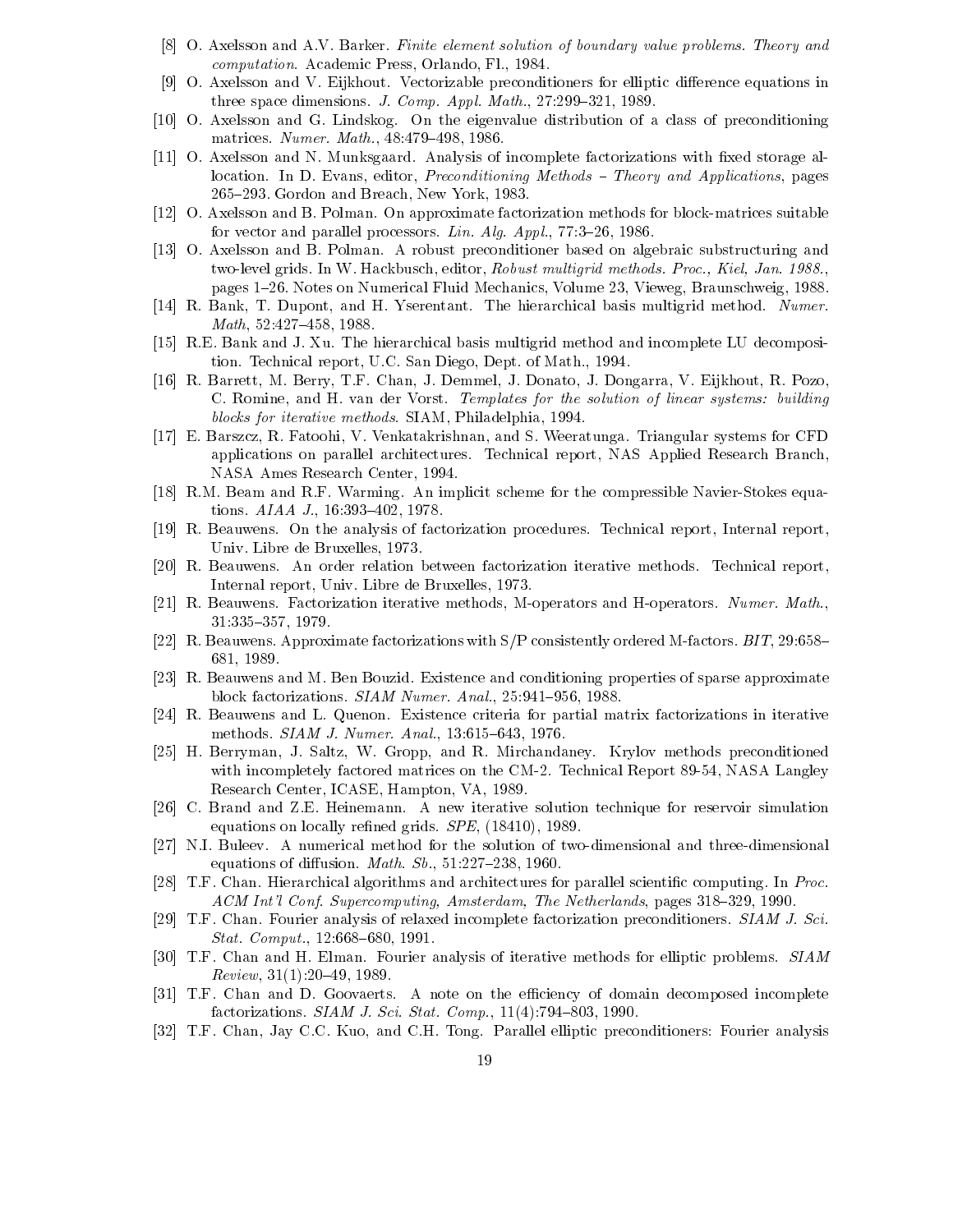and performance on the Connection Machine. *Comp. Phys. Commun.*, 53:237-252, 1989.

- [33] T.F. Chan and T. Mathew. The interface probing technique in domain decomposition. SIAM J. Matrix Anal. Applic., 13(1):212-238, 1992.
- [34] T.F. Chan and G. Meurant. Fourier analysis of block preconditioners. Technical Report CAM 90-04, Dept. of Math., UCLA, Los Angeles, 1990.
- [35] T.F. Chan and D. Resasco. A survey of preconditioners for domain decomposition. Technical Report DCS/RR-414, Dept. of Comp. Sci., Yale Univ., 1985.
- [36] T.F. Chan and P. Vassilevski. A framework for block ILU factorizations using block size reduction. Math. Comp., 1994. to appear.
- [37] P. Ciarlet Jr. Repeated red-black ordering: a new approach. Numer. Alg., 1994. To appear.
- [38] S.S. Clift and W.P. Tang. Weighted graph based ordering techniques for preconditioned conjugate gradient methods. Technical report, Dept. of Comp. Sci., Univ. of Waterloo, May 1994.
- [39] P. Concus, G.H. Golub, and G. Meurant. Block preconditioning for the conjugate gradient method. SIAM J. Sci. Stat. Comput., 6:220-252, 1985.
- [40] E.F. D'Azevedo, P.A. Forsyth, and W.P. Tang. Drop tolerance preconditioning for incompressible viscous flow. *Int'l J. Comp. Math.*,  $44:301-312$ , 1992.
- [41] E.F. D'Azevedo, P.A. Forsyth, and W.P. Tang. Ordering methods for preconditioned conjugate gradient methods applied to unstructured grid problems. SIAM J. Matrix Anal. Applic.,  $13(3):944{-}961, 1992.$
- [42] E. de Sturler. IBLU preconditioners based on overlapping subdomains. In D.E. Keyes and J.C. Xu, editors, Domain decomposition methods for partial differential equations, Proc. 7th Int. Symp. 1993. AMS, 1994.
- [43] J.W. Demmel, M.T. Heath, and H. van der Vorst. Parallel linear algebra. Acta Numerica, pages 111-198, 1993.
- [44] S. Doi. On parallelism and convergence of incomplete LU factorizations. App. Numer. Math.,  $7(5):417{-}436, 1991.$
- [45] S. Doi and A. Hoshi. Large numbered multicolor MILU preconditioning on SX-3/14. Int'l J.  $Computer Math., 44:143-152, 1992.$
- [46] S. Doi and A. Lichnewsky. An ordering theory of incomplete LU factorizations on regular grids. Technical report, INRIA, 1990. submitted to SIAM J. Sci. Stat. Comput.
- [47] S. Doi and A. Lichnewsky. A graph theory approach for analyzing the effects of ordering on ILU preconditioning. Technical Report 1452, INRIA, Rocquencourt, France, 1991.
- [48] J.M. Donato. Iterative methods for scalar and coupled systems of elliptic equations. PhD thesis, Dept. of Math., Univ. Calif. at Los Angeles, 1991.
- [49] J.M. Donato and T.F. Chan. Fourier analysis of incomplete factorization preconditioners for three-dimensional ansiotropic problems.  $SIAMJ.$  Sci. Stat. Comput, 13:319-338, 1992.
- [50] J.J. Dongarra, I.S. Duff, D.C. Sorensen, and Henk A. van der Vorst. Solving Linear Systems on Vector and Shared Memory Computers. SIAM, Philadelphia, PA, 1991.
- [51] D.F. Dubois, A. Greenbaum, and G.H. Rodrigue. Approximating the inverse of a matrix for use in iterative algorithms on vector processors. Computing, 22:257-268, 1979.
- [52] I.S. Duff and G.A. Meurant. The effect of ordering on preconditioned conjugate gradients.  $BIT$ , 29:635-657, 1989.
- [53] T. Dupont, R. Kendall, and H. Rachford. An approximate factorization procedure for solving self-adjoint elliptic difference equations.  $SIAM$  J. Numer. Anal., 5:559-573, 1968.
- [54] V. Eijkhout. Analysis of parallel incomplete point factorizations. Lin. Alg. Appl.,  $154{-}156:723{-}$ 740, 1991.
- [55] V. Eijkhout. Beware of unperturbed modied incomplete point factorizations. In Robert Beauwens and Pieter de Groen, editors, Proceedings of the IMACS International Symposium on Iterative Methods in Linear Algebra, Brussels Belgium, 1992.
- [56] S.C. Eisenstat. Efficient implementation of a class of preconditioned conjugate gradient methods.  $SIAM$  J. Sci. Stat. Comput., 2:1-4, 1981.
- [57] H. Elman and E. Agrón. Ordering techniques for the preconditioned conjugate gradient method on parallel computers. Comp. Phys. Comm.,  $53:253-269$ , 1989.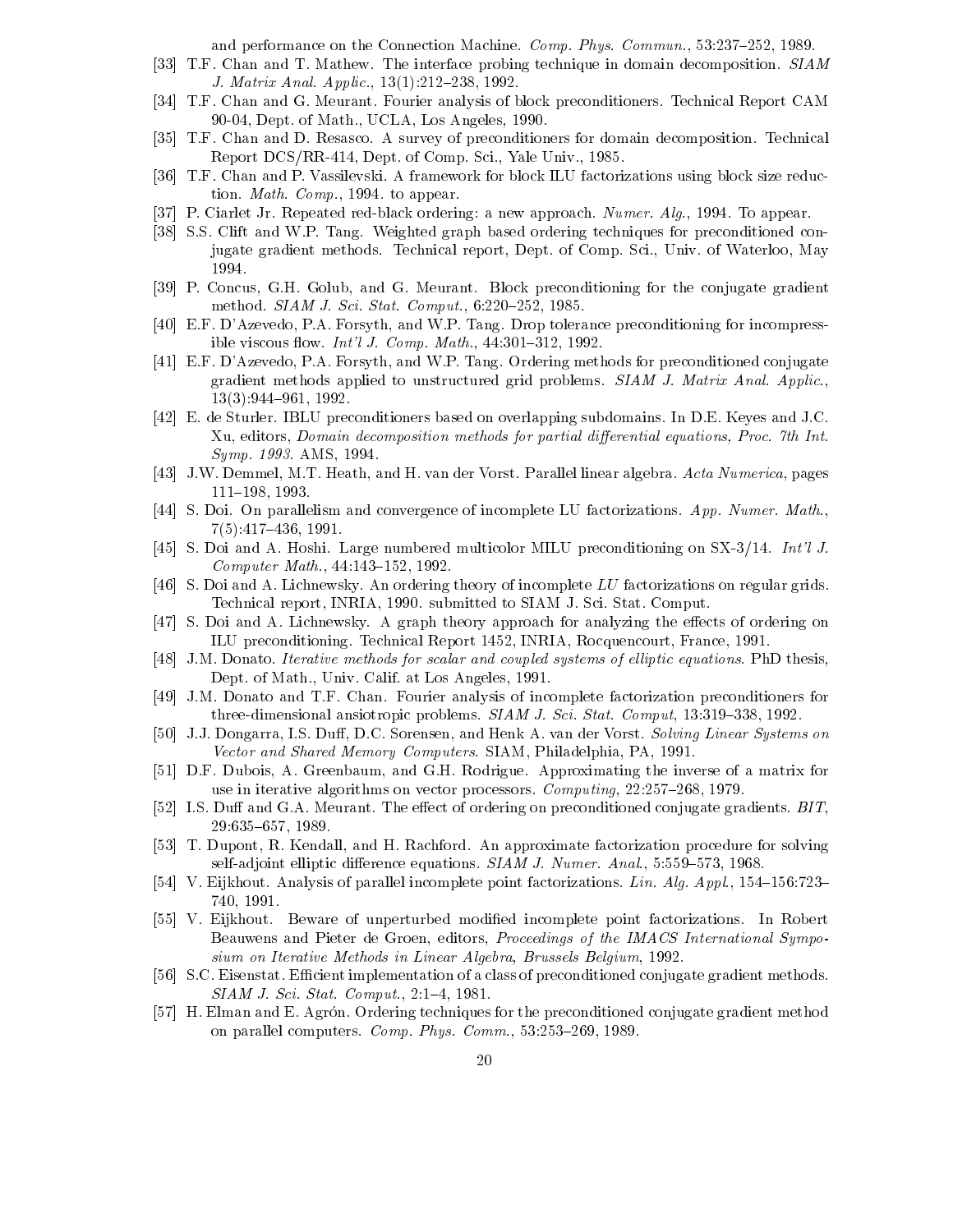- [58] H.C. Elman. A stability analysis of incomplete LU factorization. Math. Comp., 47, 1986.
- [59] D.J. Evans. The use of pre-conditioning in iterative methods for solving linear equations with symmetric positive definite matrices. J. Inst. Maths.Applics., 4:295-314, 1968.
- [60] A. George and J. Liu. Computer solution of large sparse positive definite systems. Prentice-Hall, Englewood Cliffs, NJ, 1981.
- [61] G. Golub, A. Greenbaum, and M. Luskin (eds). Recent advances in iterative methods. Springer Verlag, Berlin, 1993.
- [62] G.H. Golub and C.F. Van Loan. Matrix Computations. The Johns Hopkins University Press, Baltimore, 2nd edition, 1989.
- [63] I. Gustafsson. A class of first-order factorization methods.  $BIT$ , 18:142-156, 1978.
- [64] I. Gustafsson. Modied incomplete cholesky (MIC) methods. In D. Evans, editor, Preconditioning Methods – Theory and Applications, pages  $265-293$ . Gordon and Breach, New York, 1983.
- [65] W. Hackbusch. Iterative solution of large sparse linear systems of equations. Applied Math. Sci. Series, No. 95, Springer Verlag, 1994.
- [66] Wolfgang Hackbusch and Gabriel Wittum (eds.), editors. Incomplete Decompositions (ILU) Algorithms, Theory, and Applications. Vieweg, Braunschweig, 1993.
- [67] V.P. Il'in. Incomplete factorization methods. Sov. J. Numer. Anal. Math. Modelling, 3:179–198. 1988.
- [68] A. Jameson and E. Turkel. Implicit schemes and LU decomposition. *Math. Comp.*,  $37:385{-}397$ , 1981.
- [69] D.S. Kershaw. The incomplete cholesky-conjugate gradient method for the iterative solution of systems of linear equations. J. Comp. Phys.,  $26:43-65$ , 1978.
- [70] R. Kettler. Analysis and comparison of relaxation schemes in robust multigrid and preconditioned conjugate gradient methods. In W. Hackbusch and U. Trottenberg, editors, Multigrid methods: Proc., Koln-Porz, Nov. 1981, pages 502–534. Lecture notes in Math. 1228, Springer Verlag, Berlin, 1982.
- [71] J.C.C. Kuo and T.F. Chan. Two-color fourier analysis of iterative algorithms for elliptic problems with red/black ordering.  $SIAM J. Sci. Stat. Comp., 11:767–793, 1990.$
- [72] M.M. Magolu. Modified block-approximate factorization strategies. Numer. Math.,  $61:91-110$ . 1992.
- [73] M.M. Magolu. Analytical bounds for block approximate factorization methods. Lin. Alg. Ap $p\,$ lic., 179:33-57, 1993.
- [74] T.A. Manteuffel. An incomplete factorization technique for positive definite linear systems. Math. Comp.,  $34:473{-}497, 1980$ .
- [75] J.A. Meijerink and H.A. van der Vorst. An iterative solution method for linear systems of which the coefficient matrix is a symmetric M-matrix. *Math Comp*,  $31:148{-}162$ , 1977.
- [76] J.A. Meijerink and H.A. van der Vorst. Guidelines for the usage of incomplete decompositions in solving sets of linear equations as they occur in practical problems. J. Comp.Phys.,  $44(1):134{\text -}155, 1981.$
- [77] G. Meurant. The block preconditioned conjugate gradient method on vector computers. BIT, 24:623-633, 1984.
- [78] G. Meurant. Domain decomposition methods for partial differential equations on parallel computers. Int. J. Supercomputing Appls., 2:5-12, 1988.
- [79] Y. Notay. Solving positive (semi)definite linear systems by preconditioned iterative methods. In O. Axelsson and L.Yu. Kolotilina, editors, Preconditioned Conjugate Gradient Methods, pages 105–125, Nijmegen, 1989. Lecture Notes in Mathematics, vol. 1457.
- [80] Y. Notay. DRIC: a dynamic version of the RIC method. Numer. Lin. Alg. Applic., 1994. to appear.
- [81] T.A. Oliphant. An implicit numerical method for solving two-dimensional time-dependent diffusion problems. *Quart. Appl. Math.*,  $19:221{-}229$ , 1961.
- [82] T.A. Oliphant. An extrapolation process for solving linear systems. *Quart. Appl. Math.*, 20:257-267, 1962.
- [83] J.M. Ortega. Introduction to vector and parallel solution of linear systems. Plenum Press, 1988.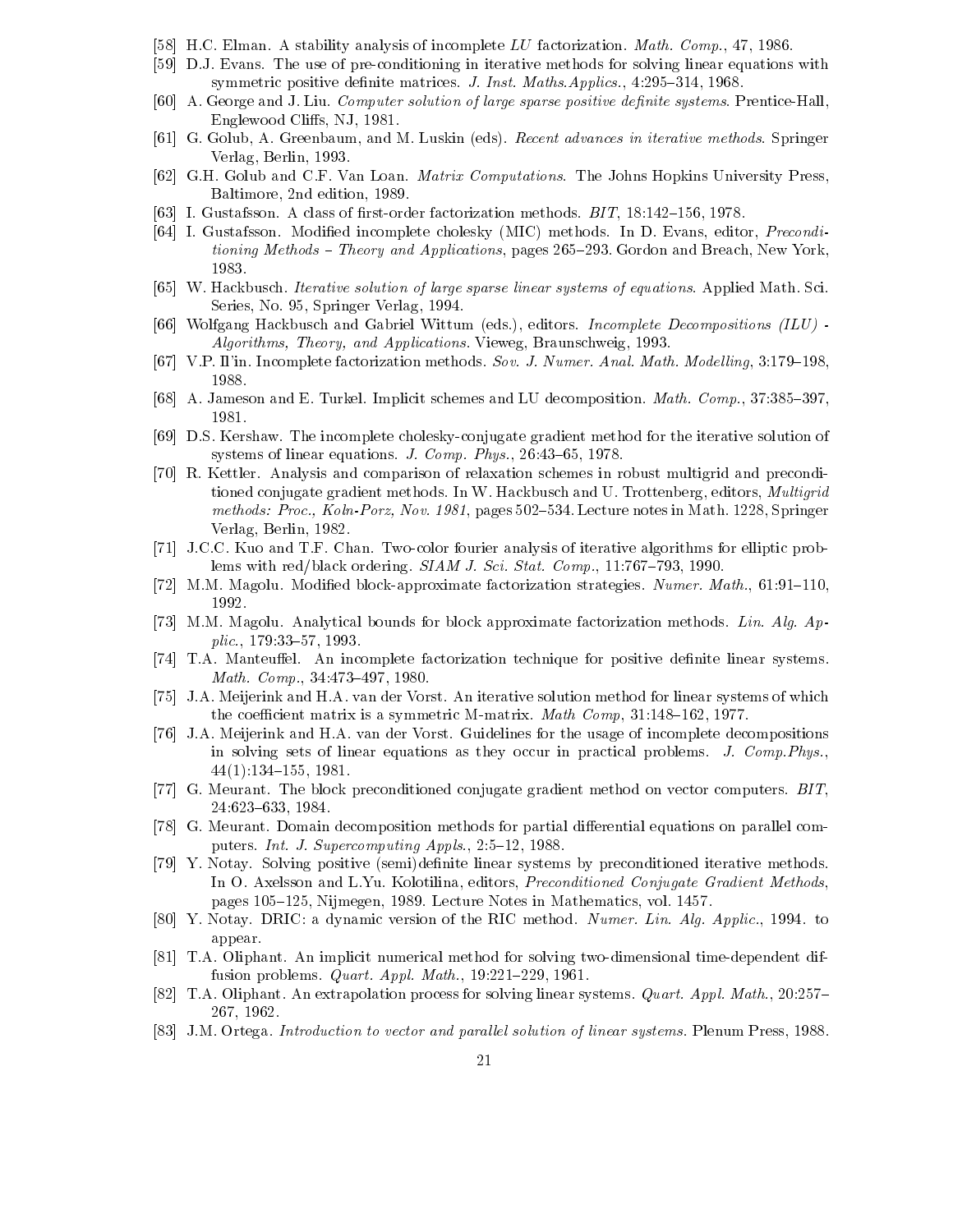- [84] O. Østerby and Z. Zlatev. *Direct methods for sparse matrices*. Number 157 in Lecture Notes in Computer Science. Springer Verlag, Berlin, Heidelberg, New York, 1983.
- [85] C. Pommerell. Solution of large unsymmetric systems of linear equations, volume 17 of Series in Micro-electronics. Hartung-Gorre, Konstanz, 1992. Ph.D. thesis, ETH, Zurich.
- [86] G. Radicati di Brozolo and M. Vitaletti. Sparse matrix-vector product and storage representations on the IBM 3090 with Vector Facility. Technical Report 513-4098, IBM-ECSEC, Rome, July 1986.
- [87] Y. Saad. Preconditioning techniques for indefinite and nonsymmetric linear systems. J. Comput. Appl. Math.,  $24:89-105$ , 1988.
- [88] J. Schlichting and H.A.van der Vorst. Solving 3D block bidiagonal linear systems on vector computers. Journal of Comp. and Appl. Math, 27:323-330, 1989.
- [89] H. Stone. Iterative solution of implicit approximations of multidimensional partial differetntial equations.  $SIAM$  J. Numer. Anal., 5:530-558, 1968.
- [90] C.H. Tong. The preconditioned conjugate gradient method on the Connection Machine. In H. Simon, editor, Scientific application of the Connection Machine, pages 188-213. World Scientic, 1989.
- [91] C.H. Tong. Parallel preconditioned conjugate gradient methods for elliptic partial differential equations. PhD thesis, Dept. of Comp. Sci., Univ. of Calif. at Los Angeles, 1990.
- [92] A. van der Ploeg. Preconditioning for sparse matrices with applications. PhD thesis, Rijksuni versiteit Groningen, The Netherlands, 1994.
- [93] H. van der Vorst. Iterative solution methods for certain sparse linear systems with a nonsymmetric matrix arising from pde-problems. J. Comp. Phys., 44:1-19, 1981.
- [94] H. van der Vorst. The convergence behaviour of preconditioned CG and CGS in the presence of rounding errors. In O. Axelsson and L.Y. Kolotilina, editors, Preconditioned conjugate gradient methods. vol. 1457, Lecture notes in Math., Springer Verlag, 1990.
- [95] H. A. van der Vorst. Large tridiagonal and block tridiagonal linear systems on vector and parallel computers. Parallel Computing, 5:45-54, 1987.
- [96] H. A. van der Vorst. ICCG and related methods for 3D problems on vector computers. Computer Physics Communications,  $53:223-235$ , 1989.
- [97] H.A. van der Vorst. A vectorizable variant of some ICCG methods. SIAM J. Sci. Stat. Comput., 3:350{356, 1982.
- [98] H.A. van der Vorst. High performance preconditioning. SIAM J. Sci. Stat. Comput., 10:1174– 1185, 1989.
- [99] Henk A. van der Vorst and Gerard G. L. Sleijpen. The effect of incomplete decomposition preconditioning on the convergence of conjugate gradients. In Wolfgang Hackbusch and Gabriel Wittum, editors, Incomplete Decompositions (ILU) - Algorithms, Theory, and Applications, Proceedings of the Eightth GAMM-Seminar, Kiel, January 24-26, 1992, Notes on Numerical Fluid Dynamics, Volume  $41$ , Vieweg, Braunschweig, pages 179-187, 1993.
- [100] R.S. Varga. Factorization and normalized iterative methods. In R.E. Langer, editor, Boundary problems in differential equations, pages  $121{-}142$ . Univ. of Wisconsin Press, Madison, 1960.
- [101] R.S. Varga. *Matrix Iterative Analysis*. Prentice-Hall Inc., Englewood Cliffs, NJ, 1962.
- [102] R.S. Varga, E.B. Saff, and V. Mehrman. Incomplete factorization of matrices and connection with h-matrices.  $SIAM$  J. Numer. Anal., 17:787-793, 1980.
- [103] T. Washio and K. Hayami. Parallel block preconditioning based on SSOR and MILU. Numer. Lin. Alg. with  $Applic., 1994.$  to appear.
- [104] P. Wesseling. A robust and efficient multigrid method. In W. Hackbusch and U. Trottenberg, editors, *Multigrid methods: Proc., Koln-Porz, Nov. 1981*, pages 614–630. Lecture notes in Math. 1228, Springer Verlag, Berlin, 1982.
- [105] P. Wesseling. Theoretical and practical aspects of a multigrid method. SIAM J. Sci. Stat.  $Comp., 3:387–407, 1982.$
- [106] G. Wittum. On the robustness of ILU smoothing.  $SIAM J. Sci. Stat. Comp., 10:699-717, 1989.$
- [107] G. Wittum. An ILU-based smoothing correction scheme. In W. Hackbusch, editor, *Parallel* algorithms for PDEs, Proc., Kiel, Jan. 1990, pages  $228{-}240$ . Vieweg, Braunschweig, 1991. Notes on NUmerical Fluid Mechanics, volume 31.